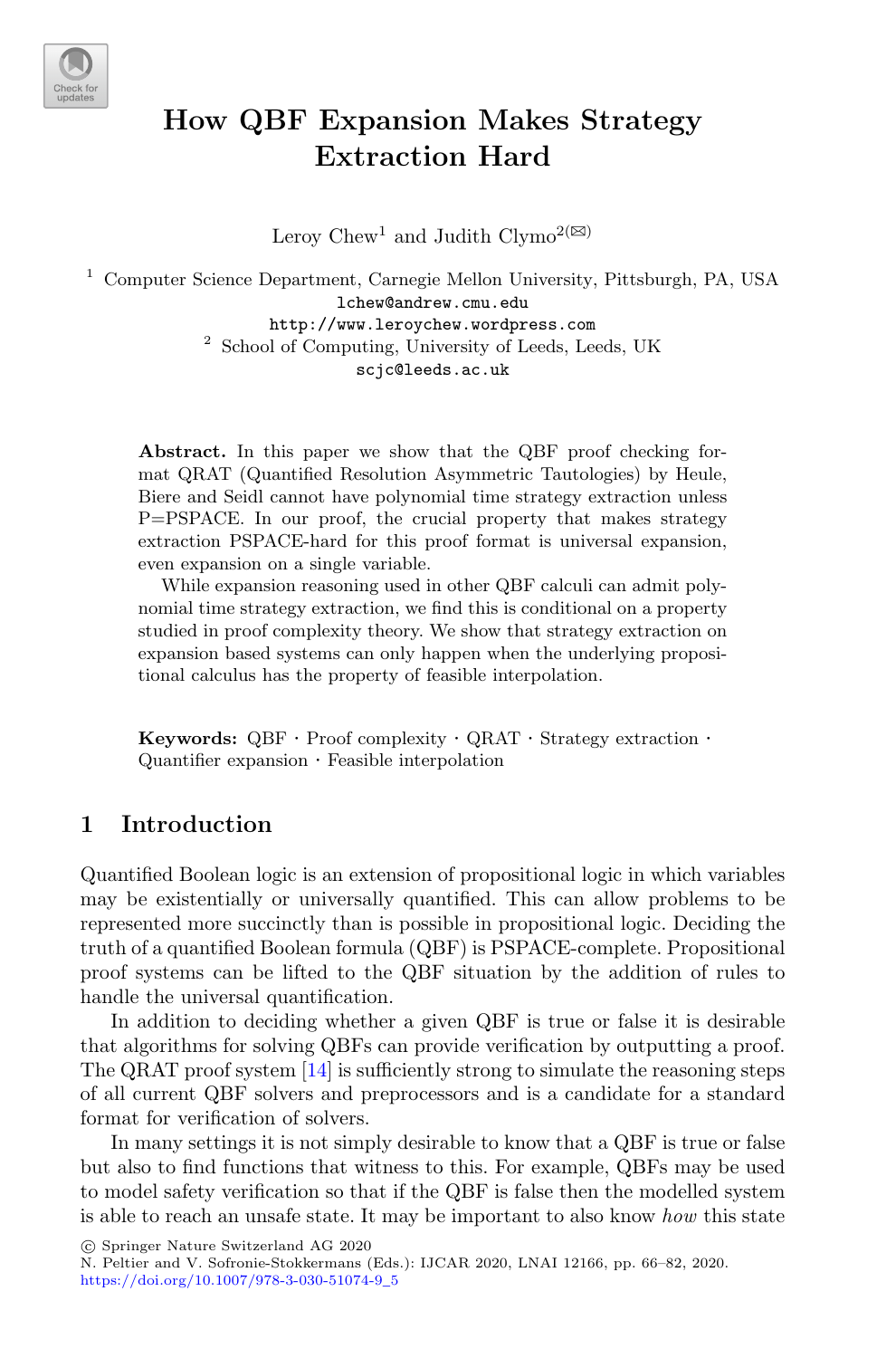is reached. If a QBF is true (resp. false) then there must exist Skolem (resp. Herbrand) functions for the existentially (resp. universally) quantified variables that certify this. Substituting the certifying Skolem functions into the original QBF yields a tautology. Equivalently, substituting Herbrand functions results in an unsatisfiable propositional formula. The ability to efficiently extract Skolem or Herbrand functions from the proof output by a QBF solver is called strategy extraction.

There are generally two main paradigms in QBF solving: QCDCL (Conflict Driven Clause Learning) and QBF expansion. Both of these paradigms borrow techniques from propositional satisfiability solving for existential variables, but they differ in how they handle universal variables. The performance and limitations of these solvers can be analysed by studying proof systems that follow the solver steps. QCDCL adds the universal *reduction* rule, such as in the Q-Res proof system [\[20\]](#page-16-0). QBF expansion, on the other hand, adds the universal *expansion* rule such as in the proof system ∀Exp+Res [\[16](#page-16-1)]. Both Q-Res and ∀Exp+Res are based on the resolution system in propositional logic.

The relationship between the two systems has been studied extensively in both QBF theory and practice. In [\[4](#page-15-1)[,16\]](#page-16-1) it was shown that Q-Res and  $\forall$ Exp+Res are incomparable. However the picture becomes much more nuanced on certain fragments of QBF. Lonsing and Egly ran experiments on QBFs which were parametrised by the number of quantifier alternations and found better performance in the expansion based solvers on formulas with a low number of alternations [\[23\]](#page-16-2). This observation was confirmed in proof complexity in [\[3](#page-15-2)] where the expansion calculus ∀Exp+Res was shown to polynomially simulate the QCDCL calculus Q-Res on bounded quantifier alternations.

As well as using the calculi Q-Res and ∀Exp+Res to compare the strengths of the two types of QBF solvers, other properties can be studied for each of these systems. One very important property is the aforementioned strategy extraction. Often the strategies are just as important as whether a QBF is true or false. Many QBF proof systems with the universal reduction rule (from QCDCL) have been studied and shown to have polynomial time strategy extraction using a technique from  $[1]$  $[1]$  and later generalised in  $[2,7]$  $[2,7]$ . For QBF systems with universal expansion some strategy extraction results are known using a different technique [\[4,](#page-15-1)[12](#page-15-6)].

QRAT is a very different kind of proof system, not only can it simulate both the universal reduction and expansion rules but it draws from a stronger form of propositional reasoning than resolution. With this power it has been shown to simulate a number of different QBF proof systems [\[17](#page-16-3),[18\]](#page-16-4).

Strategy extraction on a universal checking format like QRAT would have certain benefits for the solving community. One could extract a QRAT proof from a solver and then from that proof separately extract the Skolem/Herbrand functions that give the winning strategy. This would avoid having to extract strategies directly from solvers while they are running which may affect performance.

Conversely, the property of strategy extraction can actually provide a source of weakness in QBF proof systems. In particular Q-Res can always extract strategies as bounded depth circuits. This means that QBFs with winning strategies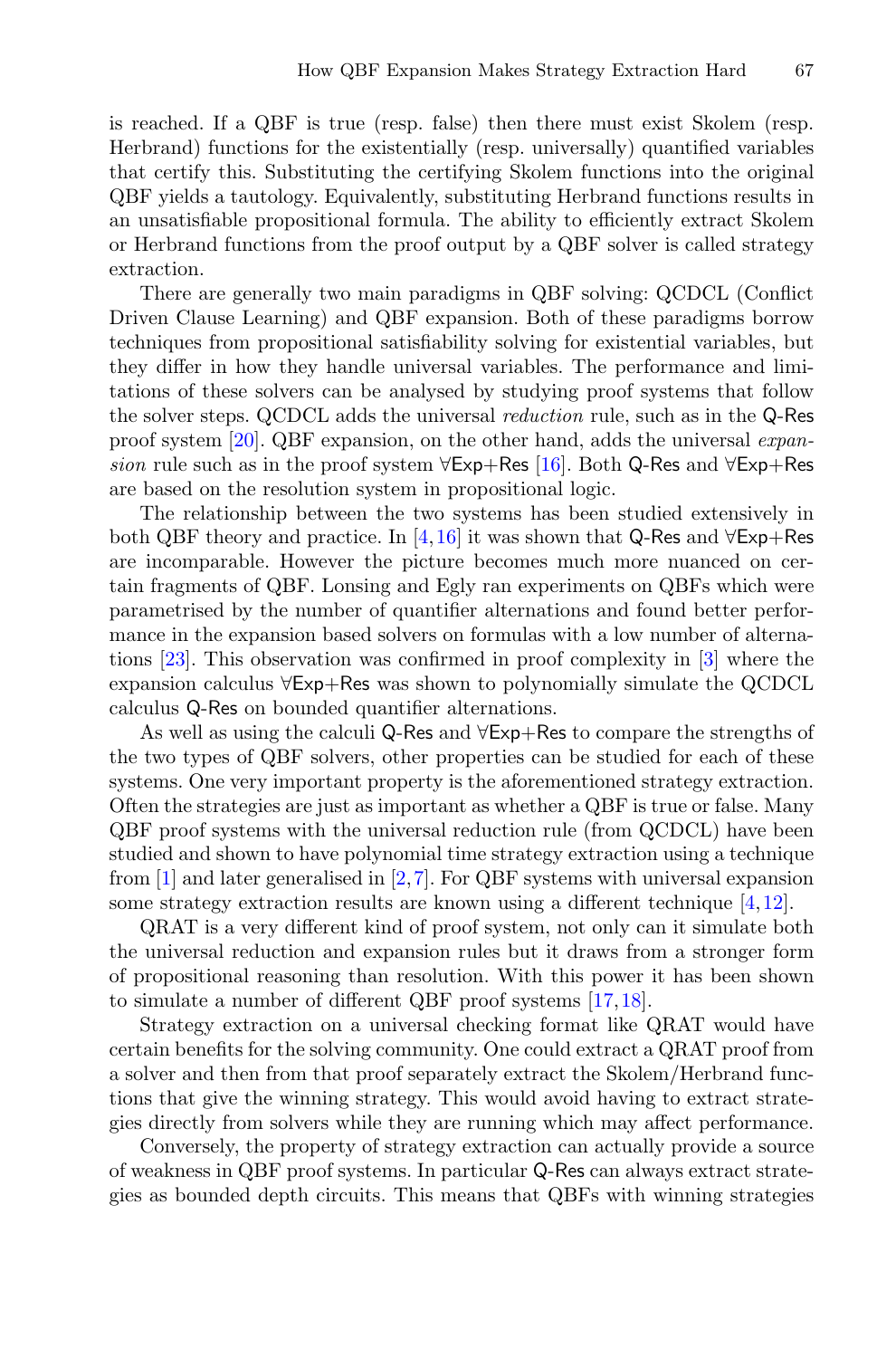that cannot be expressed in small bounded depth circuits necessarily have large Q-Res proofs [\[4](#page-15-1)]. This is similar to the proof size lower bound technique based on feasible interpolation [\[21](#page-16-5)[,24](#page-16-6)] where if a propositional proof system can extract Craig interpolants in polynomial time then super-polynomial interpolant size lower bounds become super-polynomial proof size lower bounds.

It was shown in [\[13](#page-15-7)] that Skolem functions to certify that a QBF is true can be extracted in polynomial time from a QRAT proof. In [\[8](#page-15-8)] a partial result was presented showing that Herbrand functions may be extracted from proofs in a restricted version of refutational QRAT. Here, we show that it is not possible in general to efficiently extract Herbrand functions certifying falsity from proofs in QRAT. This is due to QRAT providing short proofs to formulas that have PSPACE-hard strategies. Thus we show an asymmetry between the refutation of false QBF and proof of true QBF in the QRAT system. We demonstrate that this is due to the presence of universal expansion steps which manifest from the powerful reduction rules in the full QRAT proof system [\[14](#page-15-0)[,18](#page-16-4)].

The universal expansion reasoning technique is present in QBF proof systems other than QRAT, but does not always exhibit the same hardness issues that we demonstrate for QRAT regarding strategy extraction. For example, the proof system ∀Exp+Res [\[16\]](#page-16-1) uses expansion, but allows polynomial time strategy extraction [\[4\]](#page-15-1). In this paper we strengthen the important connection, first explored in [\[5\]](#page-15-9), between strategy extraction and feasible interpolation.

This paper is organised as follows: Sect. [2](#page-2-0) introduces the main concepts used in this paper. We show that strategy extraction in QRAT is PSPACE-hard in Sects. [3](#page-7-0) and [4.](#page-10-0) In Sect. [5](#page-11-0) we look at expansion based systems that do have strategy extraction. We show that it is necessary for their underlying proof systems to have feasible interpolation. A sufficient condition with a relationship to feasible interpolation is also shown.

# <span id="page-2-0"></span>**2 Preliminiaries**

#### **2.1 Proof Complexity**

Let  $\Gamma$  be an alphabet, with  $\Gamma^*$  being the set of strings over  $\Gamma$ . Let  $\mathcal L$  be a language over Γ, in other words L ⊂ Γ∗. A *proof system* [\[9](#page-15-10)] for L is a polynomial time computable partial function  $f: \Gamma^* \to \Gamma^*$  with range  $\mathcal{L}$ . The size  $|\pi|$  of a proof  $\pi$  in  $\Gamma^*$  is the number of characters it contains. Proof system f maps a proof to the theorem it proves (or refutes, in the case of a refutational proof system). Soundness of f requires that  $rng(f) \subseteq \mathcal{L}$  and completeness that  $rng(f) \supseteq \mathcal{L}$ . Given a family  $\{c_i \mid i \in \mathbb{N}\}\$  of formulas  $f_i \in \mathcal{L}$ , and a family of f-proofs  $P =$  ${p_i |, i \in \mathbb{N}}$  such that  $f(p_i) = c_i$  we can say that  $p_i$  is *polynomially bounded* if  $|p_i| \leq |c_i|^{O(1)}$ . An even stronger property is that P is said to be *uniform* if there is a polynomial-time function h such that  $h(c_i) = p_i$ .

In propositional logic a literal is a Boolean variable x or its negation  $\neg x$ . A clause is a disjunction of literals. A formula in conjunctive normal form (CNF) is a conjunction of clauses. Let l be a literal. If  $l = x$  then  $\overline{l} = \neg x$ , if  $l = \neg x$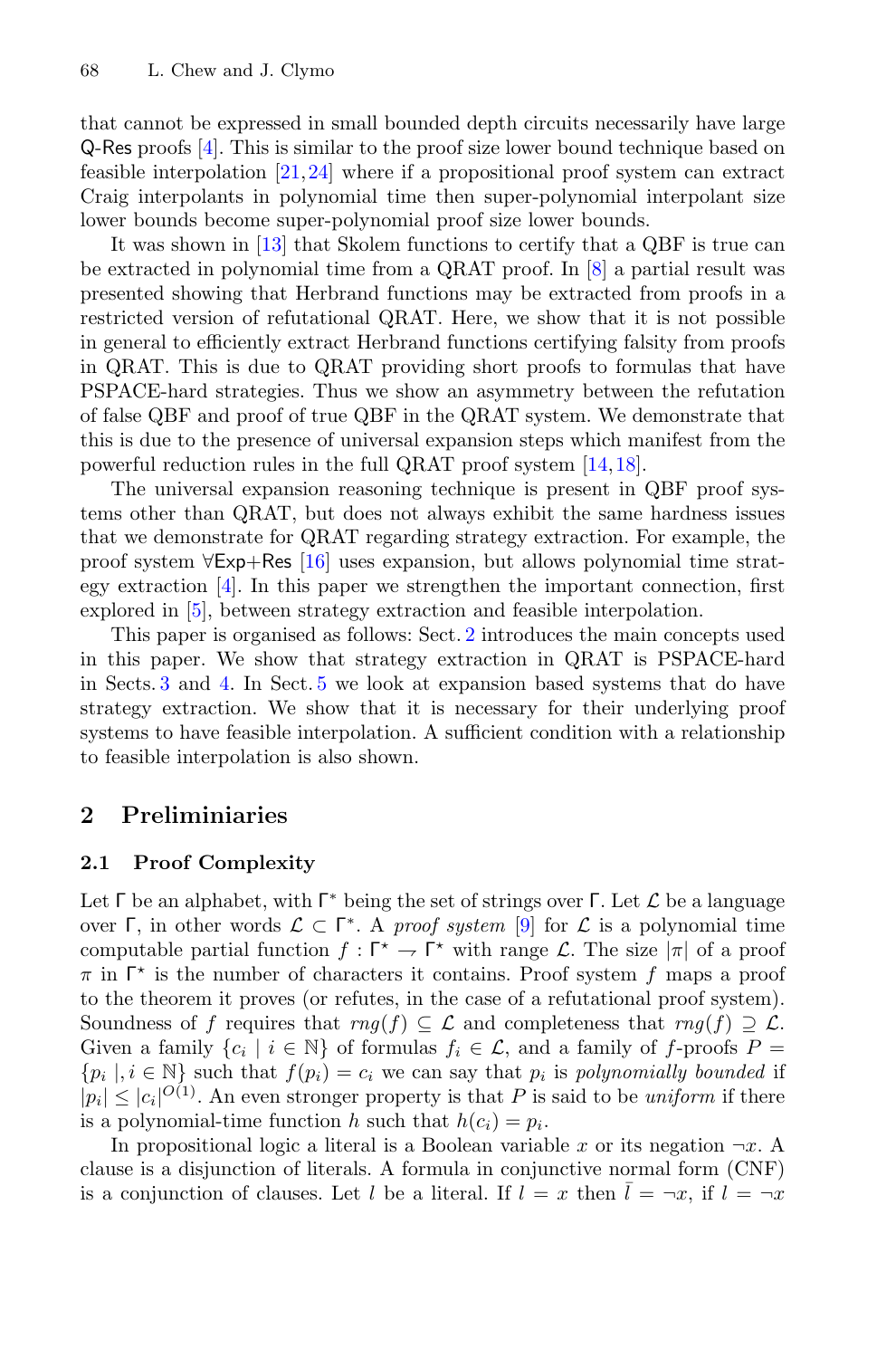then  $\overline{l} = x$ . A CNF is naturally understood as a set of clauses, and a clause as a set of literals. Where it is convenient to do so we will therefore use set notation  $C \in \phi$  and  $l \in C$  to state that clause C appears in  $\phi$  and literal l appears in C. It is often convenient to notationally treat clauses as unordered disjunctions and sets simultaneously, so we can use  $C \vee l$  to denote the clause that contains all literals of clause  $C$  and also the literal  $l$  if it is not already included, and  $D \cup E$  to denote the disjunction of all literals that appear in either clause D or E. An assignment  $\tau$  for a formula  $\phi$  over n variables is a partial function from the variables of  $\phi$  to  $\{0,1\}^n$ .  $\tau(C)$  is the result of evaluating clause C under assignment  $\tau$ , and  $\phi|_{\tau} = {\tau(C) | C \in \phi}$ . For formula (or circuit)  $\phi$ , we define  $\phi[b/x]$  so that all instances of variable x in  $\phi$  are replaced with  $b \in \{0, 1\}$ .

#### **2.2 Quantified Boolean Formulas**

Quantified Boolean formulas (QBF) extend propositional logic by allowing for Boolean variables to be universally or existentially quantified [\[19\]](#page-16-7).  $\forall x \Psi$  is satisfied by the same truth assignments as  $\Psi[0/x] \wedge \Psi[1/x]$  and  $\exists x \Psi$  is satisfied by the same truth assignments as  $\Psi[0/x] \vee \Psi[1/x]$ . In a closed QBF all variables must be quantified. A prenex QBF  $\Psi$  consists of a prefix  $\Pi$  defining how each variable is quantified and a propositional part  $\phi$  called the matrix. We write  $\Psi = \Pi \phi$ . The prefix  $\Pi$  has a linearly ordered structure. A PCNF is a QBF in prenex form and with the propositional part in conjunctive normal form. We consider only closed PCNFs.

Starting from the left we can assign each variable x a level, denoted  $\text{lv}(x)$ . The first variable has level 1. The level is incremented by 1 every time the quantifier type changes and otherwise remains the same. It is often convenient to write quantifiers in a prefix only when the level changes. When QBF are written in this way we can think of entire levels quantifying *blocks* of variables.

#### **2.3 Winning Strategies**

A closed prenex QBF is analogous to a two player game with perfect information, in which one player is responsible for assigning values to the existentially quantified variables and the other to the universally quantified variables. The players make assignments according to the quantifier prefix, so each level of the prefix corresponds to one turn in the game, moving from left to right. The existential player wins the game if the formula evaluates to true once all assignments have been made, the universal player wins if the formula evaluates to false.

A strategy for the universal player on QBF  $\Pi\phi$  is a set of rules for making the assignments to each universal variable  $u$ . The rule for setting  $u$  must depend only on variables earlier than (to the left of) u in  $\Pi$ , respecting the idea that when  $u$  is being decided the universal player cannot know what choices will be made in future turns. If this strategy ensures the universal player always wins games on  $\Pi\phi$  (however the existential player makes assignments), then it is called a winning strategy. A QBF is false if and only if the universal player has a winning strategy. Strategies for the existential player are defined analogously. A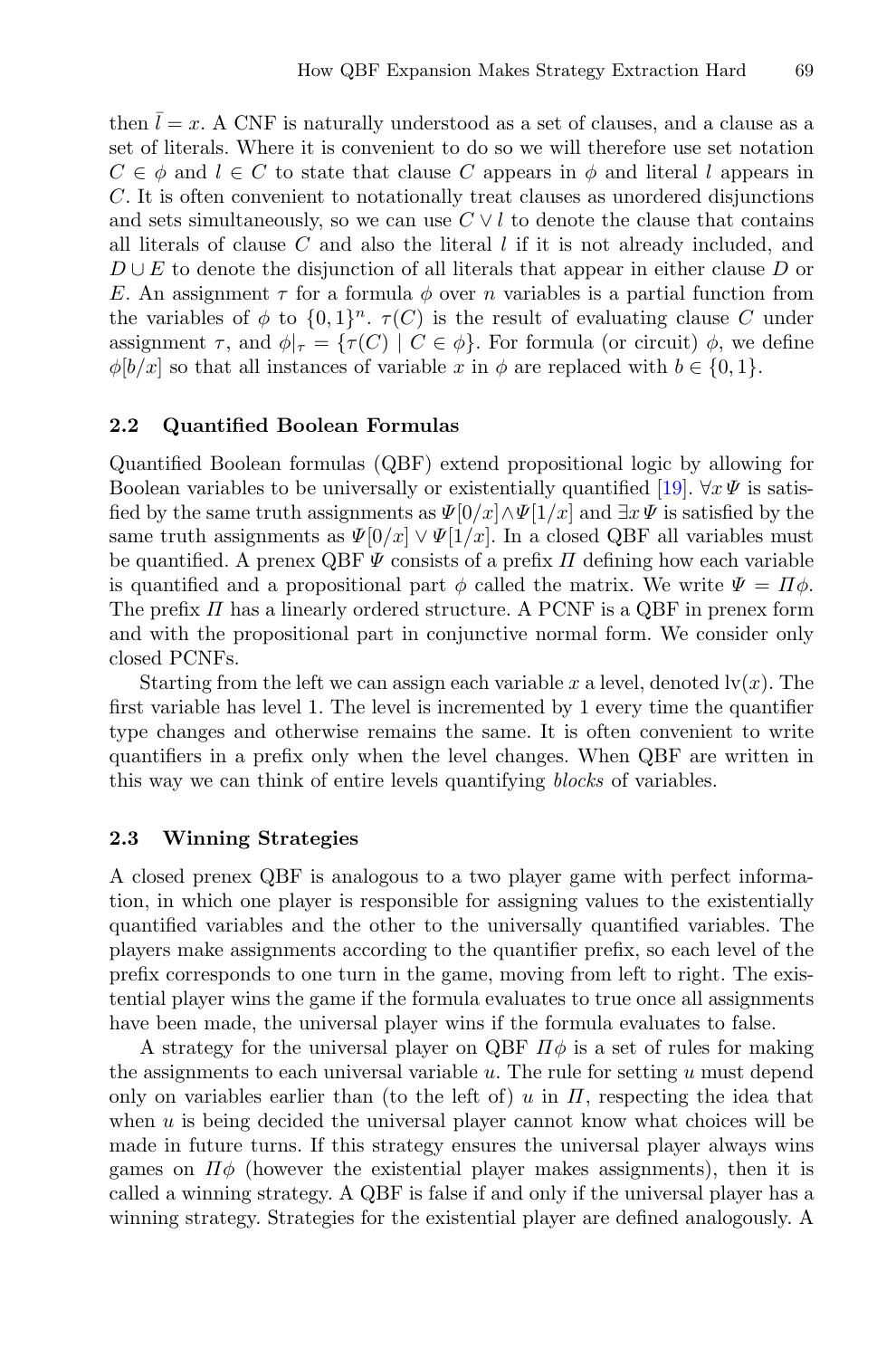refutational proof system is said to admit strategy extraction if and only if it is possible to efficiently (i.e. in polynomial time in the size of the proof) construct a circuit representing a winning strategy for the universal player from a refutation of a QBF.

#### **2.4 Expansion Based Proof Systems**

Since QBF includes and extends all propositional formulas, proving (or refuting) QBFs typically involves adapting existing propositional proof systems to deal with variables that are now quantified.

One such approach is to take the semantic definition of the universal quantifier  $\forall u \Psi \equiv \Psi[0/u] \wedge \Psi[1/u]$ , which can be used as a rule to eliminate universal quantifiers. If  $\Psi$  is a QBF then  $\Psi[0/u]$  and  $\Psi[1/u]$  each contain their own quantifiers, so the variables bound by these quantifiers would have to be renamed to avoid repeating the other's variables. We take a convention of renaming these variables by putting a partial assignment in the superscript such that the variables  $X = \{x_i \mid i \in I\}$  bound in  $\Psi$  are renamed  $X^{0/u} = \{x_i^{0/u} \mid i \in I\}$  in  $\Psi[0/u]$  and  $X^{1/u} = \{x_i^{1/u} \mid i \in I\}$  in  $\Psi[1/u]$ . Repeated expansions create a larger superscript e.g.

$$
\forall u \exists x \forall v \exists y (\neg u \lor x \lor v \lor \neg y)
$$
  
\n
$$
\equiv \forall u \exists x \exists y^{0/v} \exists y^{1/v} (\neg u \lor x \lor 0 \lor \neg y^{0/v}) \land (\neg u \lor x \lor 1 \lor \neg y^{1/v})
$$
  
\n
$$
\equiv \forall u \exists x \exists y^{0/v} \exists y^{1/v} (\neg u \lor x \lor \neg y^{0/v})
$$
  
\n
$$
\equiv \exists x^{0/u} \exists x^{1/u} \exists y^{0/u,0/v} \exists y^{0/u,1/v} \exists y^{1/u,0/v} \exists y^{1/u,1/v}
$$
  
\n
$$
(1 \lor x^{0/u} \lor \neg y^{0/u,0/v}) \land (0 \lor x^{1/u} \lor \neg y^{1/u,0/v})
$$
  
\n
$$
\equiv \exists x^{0/u} \exists x^{1/u} \exists y^{0/u,0/v} \exists y^{0/u,1/v} \exists y^{1/u,0/v} \exists y^{1/u,1/v}
$$
  
\n
$$
(x^{1/u} \lor \neg y^{1/u,0/u})
$$

Note that because we started here with a prenex formula, we can maintain that throughout the expansions. In the end, once we expand all universal variables we have a prenex QBF with only existential quantifiers, this is known as a *full expansion*. Deciding the truth of a closed PCNF with only existential quantifiers is simply a propositional satisfiability problem. If we use a refutation system S we can attempt to refute the expanded formula.

In fact for any refutational propositional proof system S we can create a refutational QBF proof system (that is refutationally complete) by taking the full expansion and showing a contradiction using propositional system S. Such a system would easily have many exponential lower bounds due to the explosion caused by the full expansion on a linear number of universal variables.

In practice we can often do better than this. The full expansion gives a large conjunction and we may only need to use *some* of the conjuncts in order to prove a contradiction. This can be tightened up further when the original QBF is a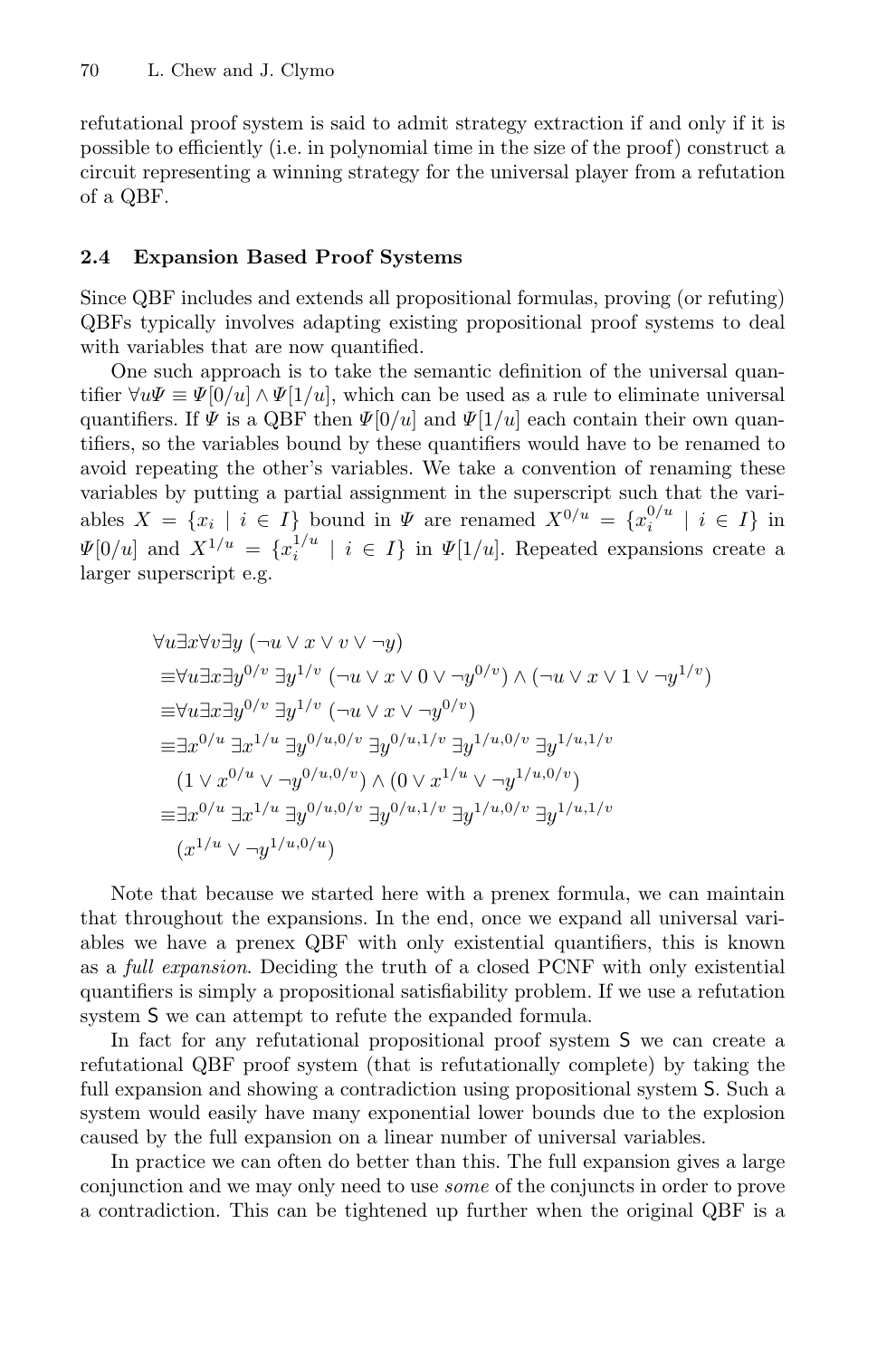prenexed conjunction (like a PCNF), checking whether a conjunct is in the full expansion can be decided in polynomial time. We define this formally below.

**S**+ $\forall$ **Exp**<sub>0.1</sub> We start with a propositional proof system S and prenex QBF  $\Psi = \Pi \phi$ , where  $\Pi$  is the quantifier prefix and  $\phi$  is a propositional matrix in variables of  $\Pi$ . We treat  $\phi$  as a conjunction of formulas.

Let  $\tau$  be a full assignment to all universal variables and let l be an existentially quantified literal. We define restrict<sub>l</sub>( $\tau$ ) to be the partial assignment of  $\tau$  for all universal variables whose level (in the prefix) is less than that of the variable of l. Now let us use that to define  $C^{\tau}$ , where C is a propositional formula in both existential and universal variables.

<span id="page-5-0"></span> $C^{\tau}$  is the same as C except that we replace every existential literal l with the annotated literal  $l^{\mathsf{restrict}_l(\tau)}$  and every universal variable u with its value  $\tau(u)$ .

**Definition 1.** *The refutational QBF proof system*  $S + \forall E \times p_{0,1}$  *allows the instantiation of axiom*  $C^{\tau}$ *, whenever* C *is a conjunct from the matrix and*  $\tau$  *is an assignment to all universal variables; it generates an* S *refutation of the conjunction of the axioms, treating differently annotated variables as different.*

An  $S+\forall E \times p_{0,1}$  proof [\[2](#page-15-4)]  $\pi$  of QBF  $\Psi$  therefore consists of a propositional S proof of a sub-conjunction of the full expansion. We denote this conjunction as subexp<sub>π</sub> $(\Psi)$ .

A well-known example of S+ $\forall E \times p_{0,1}$  is  $\forall E \times p +$ Res [\[16\]](#page-16-1) which is obtained when S is propositional resolution. This is the proof system that underlies the reasoning in the competitive QBF solver RAReQS [\[15\]](#page-15-11). Resolution is chosen because of its use in SAT solving.

#### **2.5 QRAT**

The QRAT proof system [\[14](#page-15-0)] was introduced as a universal proof checking format for QBF. It is able to express many QBF preprocessing techniques and proof systems. QRAT works on a QBF  $\Pi\phi$  in PCNF which is modified throughout the proof by satisfiability preserving rules. Clauses may be added, altered or deleted depending on the current status of  $\Pi\phi$ .

QRAT may be used either to prove that a QBF is true or to refute it. The refutational version of QRAT uses the following rules: Asymmetric Tautology Addition (ATA), Quantified Resolution Asymmetric Tautology Addition (QRATA), Quantified Resolution Asymmetric Tautology Universal (QRATU), Extended Universal Reduction (EUR), and Clause Deletion. We define only the rules that are relevant for this paper, for a full definition of the QRAT system please refer to [\[14\]](#page-15-0).

If C is a clause, then  $\overline{C}$  is the conjunction of the negation of the literals in C. *Unit propagation* is a procedure on a formula  $\phi$  in CNF that builds a partial assignment  $\tau$ . This assignment is applied to  $\phi$  and then for any literal l that appears in a singleton (unit) clause in the resulting formula, the assignment satisfying l is added to  $\tau$ . This is repeated until reaching fix-point, which must happen in polynomial time in the number of clauses in  $\phi$ . Unit propagation is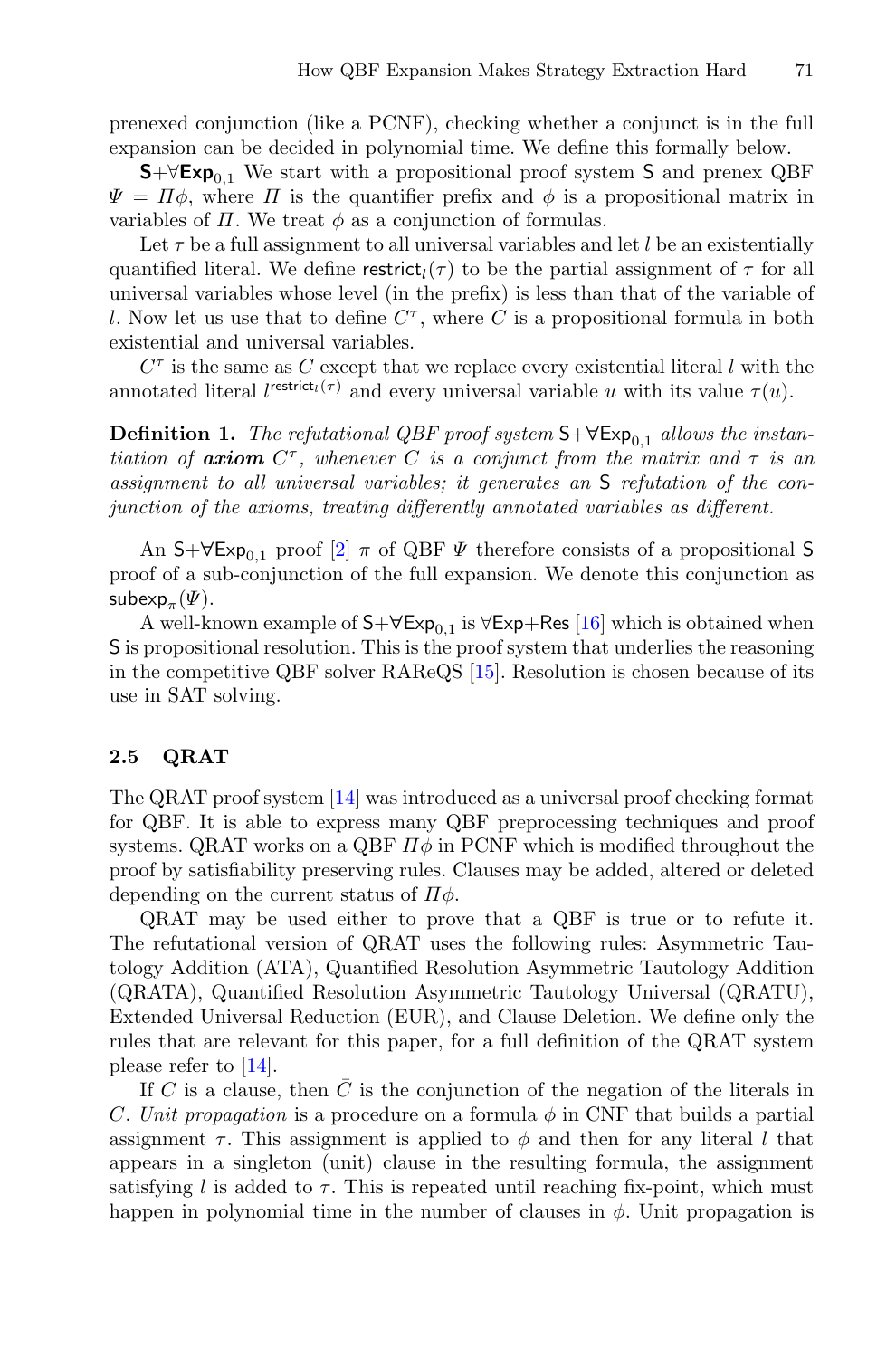used extensively in QRAT for deciding whether a derivation rule may be applied. We denote by  $\phi \vdash_1 \bot$  that unit propagation derives the empty clause from  $\phi$ .

In the following definitions,  $\Pi \phi$  is a closed PCNF and C a clause not in  $\phi$ .  $\Pi'$  is a prefix including the variables of  $\phi$  and C,  $\Pi$  is identical to  $\Pi'$  except that it contains the variables of  $\phi$  only.

**Definition 2 (Asymmetric Tautology Addition (ATA)).** *Suppose* φ ∧  $\bar{C} \vdash_1 \bot$ . Then we can make the following inference

$$
\frac{\Pi\phi}{\Pi'\phi\wedge C} (ATA)
$$

**Definition 3 (Outer Clause).** *Suppose* C *contains a literal* l*. Consider all clauses*  $D$  *in*  $\phi$  *with*  $\overline{l} \in D$ . The outer clause  $O_D^l$  *of*  $D$  *is*  $\{k \in D \mid \text{lv}(k) \leq n\}$  $\mathrm{lv}(l), k \neq \overline{l}\}.$ 

<span id="page-6-0"></span>**Definition 4 (Quantified Resolution Asymmetric Tautology Addition (QRATA)).** *If* C contains an existential literal l such that for every  $D \in \phi$  $with \bar{l} \in D, \phi \wedge \bar{C} \wedge \bar{O}_D^l \vdash_1 \bot then we can derive$ 

$$
\frac{\Pi\phi}{\Pi'\phi\wedge C} (QRATA \ w.r.t. \ l)
$$

Note that for Definition [4](#page-6-0) we have used the original definition of QRATA as it appears in [\[14](#page-15-0)], where it is explicitly stated that new variables can appear anywhere in the prefix. In [\[13\]](#page-15-7) another definition is used where new variables only appear at the end of the prefix and are necessarily existential. This paper is in line with the original paper and recent papers such as  $[8,17,18]$  $[8,17,18]$  $[8,17,18]$  $[8,17,18]$ .

<span id="page-6-1"></span>**Definition 5 (Extended Universal Reduction (EUR)).** *Given a clause* C ∨ u *with universal literal* u*, consider extending* C *by*

 $C \leftarrow C \cup \{k \in D \mid \mathrm{lv}(k) > \mathrm{lv}(u) \text{ or } k = \bar{u}\},$ 

*where*  $D \in \phi$  *is any clause with some*  $p : \text{lv}(p) > \text{vl}(u)$ *,*  $p \in C$  *and*  $\overline{p} \in D$ *, until we reach a fix-point denoted*  $C'$ *. If*  $\bar{u} \notin C'$  *then we can perform the following rule.*

$$
\frac{\Pi \phi \wedge (C \vee u)}{\Pi' \phi \wedge C} \ (EUR)
$$

 $\Pi'$  differs from  $\Pi$  only in that it does not contain u if  $u \notin φ ∪ C$ .

We can also define a weaker version of QRAT, QRAT(UR), which uses universal reduction instead of EUR.

**Definition 6 (Universal Reduction (UR)).** *Given a clause* C ∨ u *with universal literal* u *such that*  $\text{lv}(u) > \text{lv}(x)$  *for all existentially quantified variables* x *in* C *we can apply the following rule.*

$$
\frac{\Pi \phi \wedge (C \vee u)}{\Pi' \phi \wedge C} \ (UR)
$$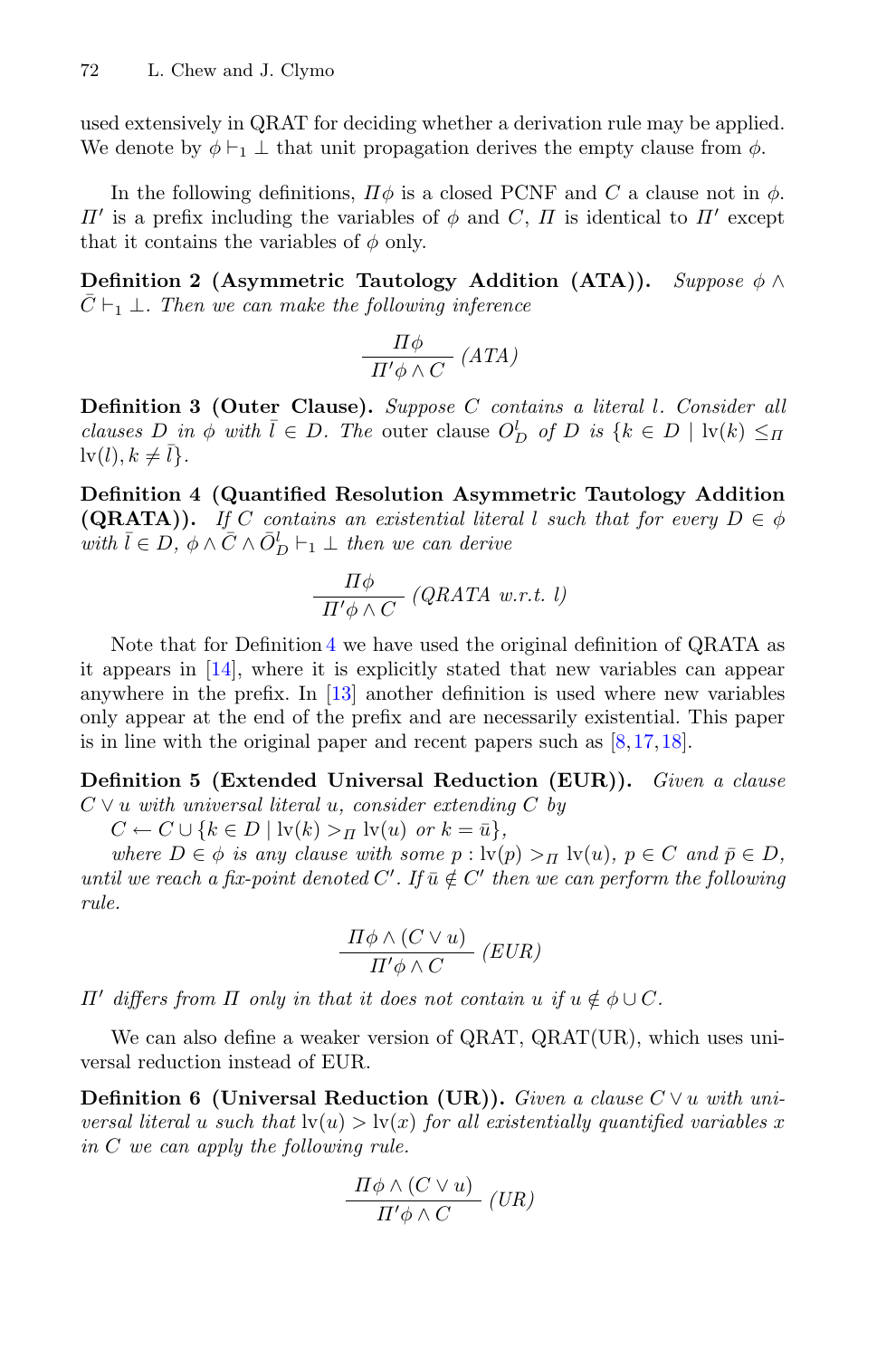# <span id="page-7-0"></span>**3 Cheating a QBF Game**

It is rumoured that the famous chess players Alekhine and Bogoljubov were once both separately challenged to a game of correspondence chess by an anonymous opportunist. The third player had deviously remembered the moves of each opponent to play Alekhine's and Bogoljubov's moves against each other, effectively removing themselves from the game. The player was guaranteed to win or draw in at least one game, and with the money odds against them, they stood to make a profit.

We see that this devious idea can also be used in the conjunction of QBF twoplayer games. We will show that these conjunctions have short QRAT proofs. We take a QBF and conjunct it with its negation in new variables. We interleave the prefixes so that the existential player plays first and the universal player is able to copy the moves at the right time. The universal player has to win on only one of the conjuncts and an easy winning strategy is to copy the opponent's move for the other side. The easy winning strategy is essential for the short proofs, but despite the guaranteed win, it is PSPACE-hard to find out which game the universal player wins prior to playing it. In the next section we add an extra universal variable that requires the calculation of who wins in order to make the game hard. However we see that expansion allows us to quickly return to the original easy problem.

In this section we will define these formulas that conjunct a QBF and its negation and show how a short QRAT proof can be uniformly obtained.

#### **3.1 Duality Formulas**

Let X be the set of variables  $\{x_1,\ldots,x_{2n}\}$  and  $\phi(X)$  a CNF in the variables of X. Then  $\Pi \phi(X)$  with prefix  $\Pi = \forall x_1 \exists x_2 \forall x_3 \dots \exists x_{2n}$  is a closed PCNF. We also define a second set of 2n variables  $X' = \{x'_1, \ldots, x'_{2n}\}$  and an alternative prefix  $\Pi' = \exists x_1' \forall x_2' \exists x_3' \dots \forall x_{2n}'$ . The QBF  $\Pi \phi(X) \wedge \Pi' \neg \phi(X')$  is necessarily false. However this QBF is not in PCNF, which many proof systems require.

Firstly we will transform  $\neg \phi(X')$  into a CNF  $\overline{\phi}(X',T)$  via the use of Tseitin variables  $T = \{t_K | K \in \phi(X)\}\.$  We overload the ' notation:

- For literal l if  $l = x_i$  then  $l' = x'_i$  and if  $l = \neg x_i$  then  $l' = \neg x'_i$ .
- For each clause K in  $\phi(X)$  we denote the corresponding clause in  $\phi(X')$  as K' so that  $K' = \bigvee_{l \in K} l'.$

We require that  $\bar{\phi}(X',T)$  is true precisely when  $\phi(X')$  is false. We will introduce clauses stating that variable  $t_K$  is true if and only if clause K' is satisfied. Then  $\phi(X')$  is false if and only if at least one  $t_K$  is false, so we will also add a clause specifying that this must hold.

 $\bar{\phi}(X',T)$  contains the following clauses:

- 
$$
(\neg t_K \vee K')
$$
 for each clause  $K$  in  $\phi(X)$   
\n-  $(\neg l' \vee t_K)$  for each literal  $l$  in  $K$  and each  $K$  in  $\phi(X)$   
\n-  $(\bigvee_{K \in \phi(X)} \neg t_K)$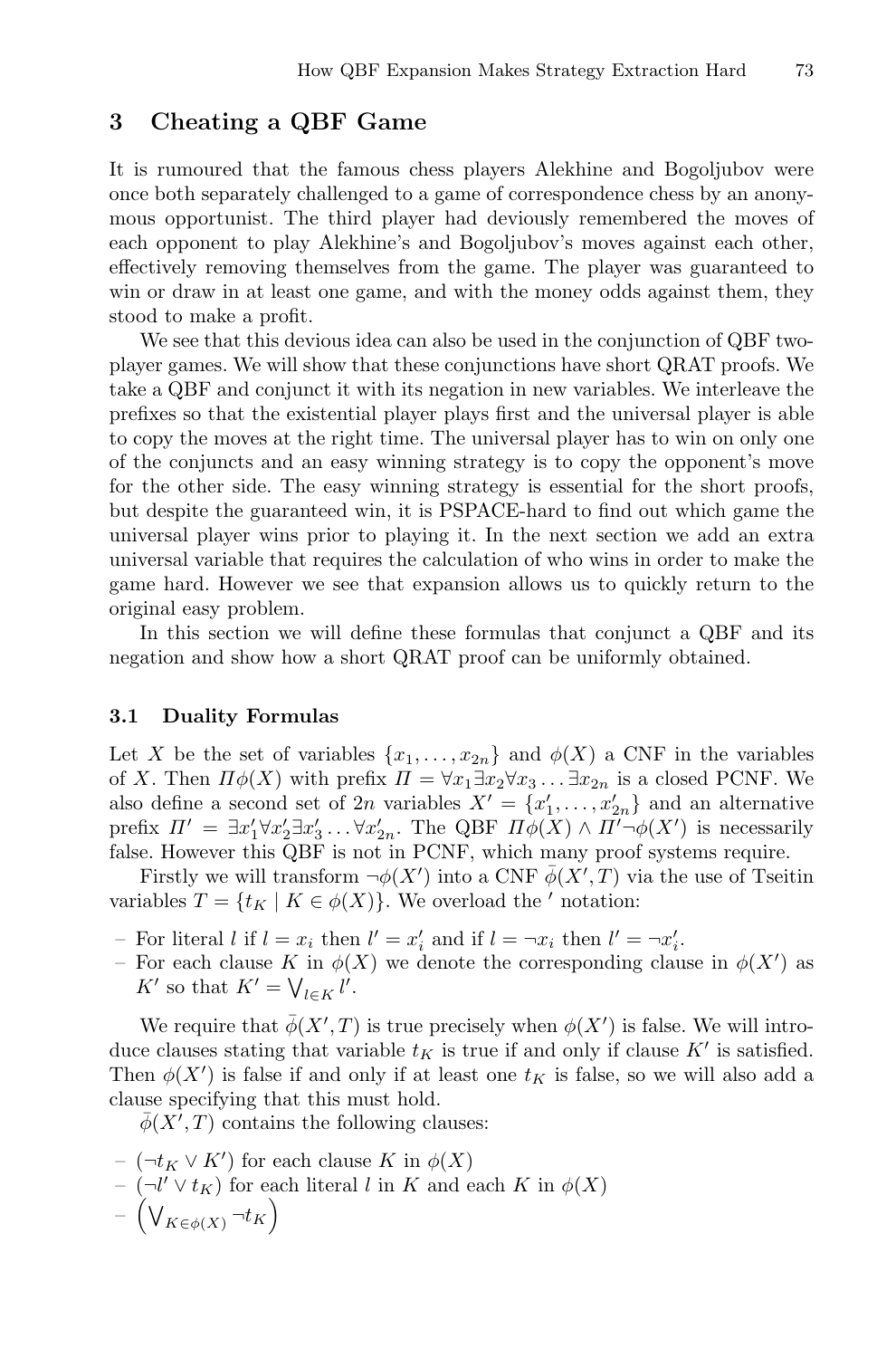The next part is the most important – the prenexing of the QBF. We place every universal variable to the right of its existential counterpart. The auxiliary T variables must be placed at the end of the prefix. Thus, from any PCNF  $\Psi = \Pi \phi$  we generate a formula Duality( $\Pi \phi$ ) encoding in PCNF the claim that both  $\Psi$  and its negation are true:

Duality $(\Pi \phi) = \exists x_1' \forall x_1 \exists x_2 \forall x_2' \dots \exists x_{2n-1}' \forall x_{2n-1} \exists x_{2n} \forall x_{2n}' \exists T \phi(X) \land \overline{\phi}(X', T)$ 

#### **3.2 Short Proofs of Duality Formulas**

In [\[6](#page-15-12)], Beyersdorff et al. showed short Frege <sup>+</sup> *∀*red proofs of a family of QBFs that take an input of a graph and state that there is a k-clique (Clique) and dually that there is no k-clique (Co-Clique). The short proofs exploited the fact that the Co-Clique part of the formula was structured in a similar way to the Clique part.

We generalise this approach here for short proofs of the Duality formulas. First we will give a sketch proof of how this can be done using Frege <sup>+</sup> *∀*red rules before we show those short proofs formally in QRAT. Frege <sup>+</sup> *∀*red is simply a propositional Frege system augmented with the *∀*red rule for removing universally quantified variables. *∀*red allows to substitute a Boolean value for universally quantified u in a previously derived line, provided that  $\text{lv}(u) > \text{lv}(x)$ for all existentially quantified  $x$  in the proof line.

The clauses in Duality  $(\Pi \phi)$  state  $\bigwedge_K (t_K \leftrightarrow K')$ ,  $\bigvee_K \neg t_K$  and  $\bigwedge K$ .

Recall that clause K is identical to clause  $K'$  with all instances of  $x_i'$  replaced with  $x_i$  (for all i). From assumption  $\bigwedge_{i=1}^{2n} (x_i \leftrightarrow x'_i)$  we would find a contradiction in polynomially many Frege steps. The outline of the derivation is given below:

$$
\frac{\wedge K \quad \frac{\wedge K \quad (t_K \leftrightarrow K') \quad \wedge_{i=1}^{2n} \ (x_i \leftrightarrow x_i')}{\wedge K \quad (t_K \leftrightarrow K)}
$$

We therefore conclude that  $\bigvee_{i=1}^{2n} \neg (x_i \leftrightarrow x'_i)$ .

Now, starting from the variables quantified innermost in the prefix, we perform  $\forall$ red on all universally quantified  $x'_{2j}$  and  $x_{2j+1}$ :

$$
\neg(x_{2n} \leftrightarrow 0) \vee \bigvee_{i=1}^{2n-1} \neg(x_i \leftrightarrow x'_i) = x_{2n} \vee \bigvee_{i=1}^{2n-1} \neg(x_i \leftrightarrow x'_i)
$$

Reduction can also be done with  $x'_{2j} = 1$ 

$$
\neg(x_{2n} \leftrightarrow 1) \vee \bigvee_{i=1}^{2n-1} \neg(x_i \leftrightarrow x'_i) = \neg x_{2n} \vee \bigvee_{i=1}^{2n-1} \neg(x_i \leftrightarrow x'_i)
$$

We can resolve these two disjunctions together and conclude  $\bigvee_{i=1}^{2n-1}$  $\neg(x_i \leftrightarrow x'_i).$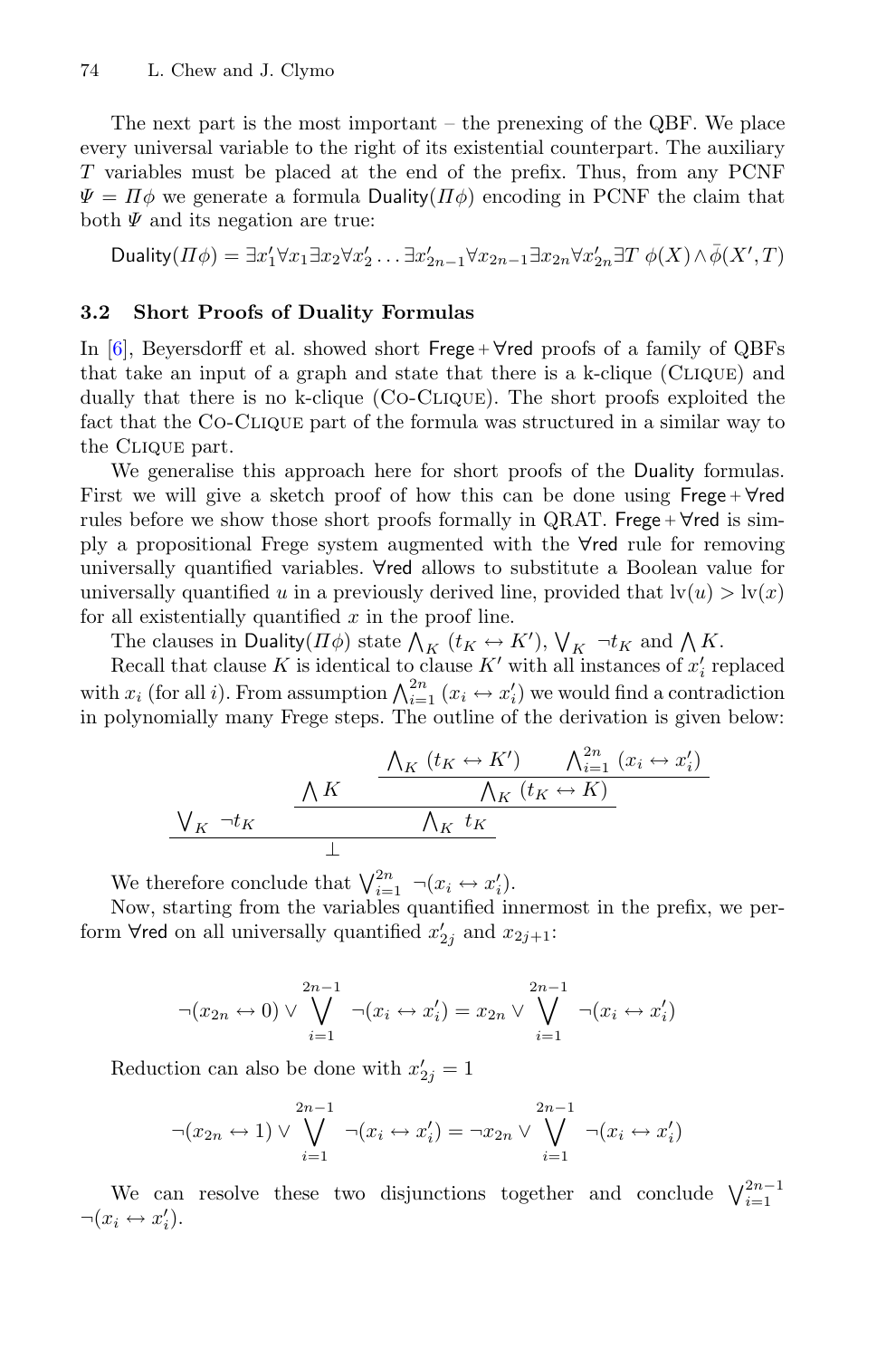Now  $x_{2n-1}$  is the innermost universally quantified variable. The same sequence of steps is applied for each universal variable leading to a contradiction which completes the proof.

<span id="page-9-0"></span>This proof idea works for showing short proofs in QRAT. In fact these proofs have a uniform structure.

**Theorem 1.** *Given a formula* Duality $(\Pi \phi)$  *we can in polynomial time construct a quadratic size QRAT(UR) refutation of* Duality( $\Pi \phi$ ).

*Proof.* Let |K| be the number of literals in clause  $K \in \phi$ , then  $|\text{Duality}(H\phi)| \ge$  $|\phi| \geq \sum_{K \in \phi} |K|$ . Recall  $\Pi \phi$  has  $2n$  variables.

*Extension Variables.* The refutation begins by using QRATA to introduce extension variable eq<sub>x<sub>i</sub></sub> for each  $x_i \in X$ . Every eq<sub>x<sub>i</sub></sub> is existentially quantified and is introduced to the prefix so that  $\text{lv}(eq_{x_i}) > \text{lv}(x_i), \text{lv}(x'_i)$  and  $\text{lv}(eq_{x_i}) <$  $\text{dv}(x_j), \text{dv}(x'_j)$  for all  $j>i$  (which is possible since  $\text{dv}(x_i), \text{dv}(x'_i) < \text{dv}(x_j), \text{dv}(x'_j)$ ) in Duality( $\Pi \phi$ ) whenever  $j>i$ ). For each  $x_i \in X$  we use QRATA to add four clauses:

 $(\neg x_i \lor x'_i \lor \neg \text{eq}_{x_i})$  $(x_i ∨ \neg x'_i ∨ \neg \text{eq}_{x_i})$  $(\neg x_i \vee \neg x'_i \vee \text{eq}_{x_i})$  $(x_i ∨ x'_i ∨ eq_{x_i})$ 

Recall that adding a clause by QRATA requires that we have an existential literal l in the new clause C such that  $\phi \wedge \bar{C} \wedge \bar{O}_D^l \vdash_1 \bot$  for all D with  $\bar{l} \in D$ . For the first two clauses this is vacuously satisfied with  $l = \neg \text{eq}_{x_i}$  since eq<sub>x<sub>i</sub></sub> does not appear positively anywhere in the formula. To add the latter clauses we have  $l = \mathbf{e} \mathbf{q}_{x_i}$  and must consider the two outer clauses  $(\neg x_i \lor x'_i)$  and  $(x_i \lor \neg x'_i)$ . The QRATA condition is satisfied for  $(\neg x_i \lor \neg x'_i \lor \neg a_{x_i})$  because  $x_i \land x'_i \land x_i \land \neg x'_i \vdash_1 \bot$ and  $x_i \wedge x'_i \wedge \neg x_i \wedge x'_i \vdash_1 \bot$ , and similarly for the final clause.

For each of the original 2n variables in  $\Pi\phi$  we have added four clauses of constant size. Following  $O(n)$  steps the formula has increased in length by  $O(n)$ characters.

*Non-Equivalence of* X*and* X . The next three ATA steps are equivalent to those in the derivation of  $\bigvee_{i=1}^{2n} \neg(x_i \leftrightarrow x'_i)$  in the sketch proof above.

- 
$$
(\bigvee_{i=1}^{2n} \neg \text{eq}_{x_i} \vee t_K \vee \overline{l})
$$
 for every  $K \in \phi(X)$  and every  $l \in K$   
\n-  $(\bigvee_{i=1}^{2n} \neg \text{eq}_{x_i} \vee t_K)$  for every  $K \in \phi(X)$   
\n-  $(\bigvee_{i=1}^{2n} \neg \text{eq}_{x_i})$ 

Each clause has  $O(n)$  literals and there are at most  $|\phi|$  clauses of each type. In  $O(|\phi|)$  proof steps the formula has increased in length by  $O(n|\phi|)$ .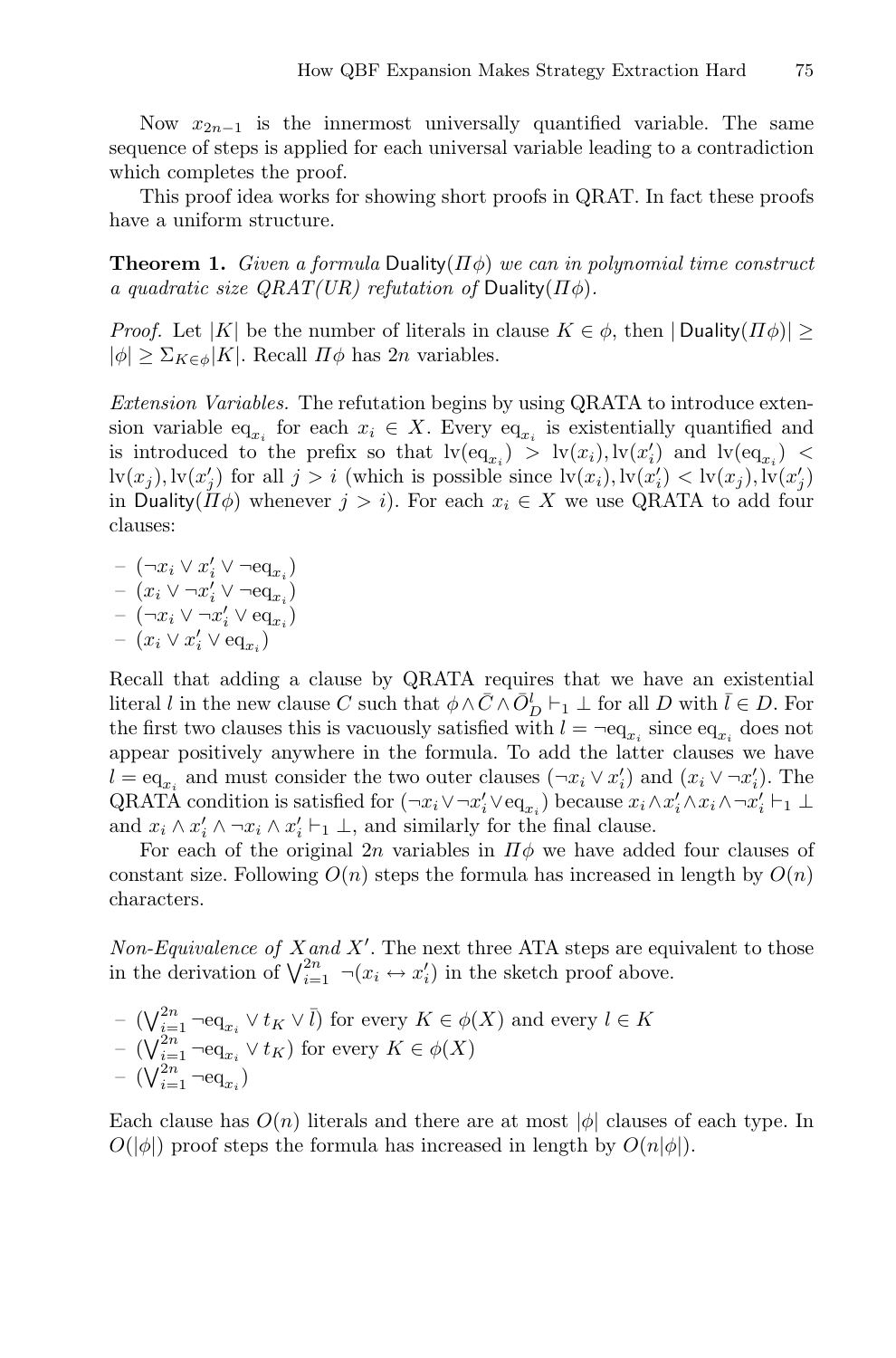*Removing the Universal Variables.* Finally, we want to derive  $A_j = (\bigvee_{i=1}^{j-1} \neg \text{eq}_{x_i})$ for  $j = 2n...1$  (thus  $j = 1$  means that we have derived the empty clause). Assuming that we already have  $A_{i+1}$  we can use ATA to add:

$$
- (\bigvee_{i=1}^{j-1} \neg \text{eq}_{x_i} \vee x_j \vee x'_j)
$$
  
- (\bigvee\_{i=1}^{j-1} \neg \text{eq}\_{x\_i} \vee \neg x\_j \vee \neg x'\_j)

In these clauses whichever of  $x_j$  and  $x'_j$  is universally quantified is innermost by the construction of Duality( $\Pi\phi$ ) and the decision of where to introduce the variables  $eq_{x_i}$  in the prefix. Without loss of generality, assume  $x'_j$  is universally quantified so we can use UR to derive clauses  $(\bigvee_{i=1}^{j-1} \neg \mathsf{eq}_{x_i} \vee x_j)$  and  $(\bigvee_{i=1}^{j-1} \neg \mathsf{eq}_{x_i} \vee x_j)$  $\neg x_i$ , then ATA allows to add the resolvent  $A_i$ .

For each of the 2n variables from  $\phi$  there are five proof steps in this final part of the refutation, each introducing a new clause of size  $O(n)$ , and in total the formula has increased in length by  $O(n^2)$ . The whole refutation therefore has size  $O(|\text{Duality}(H\phi)|^2)$ .  $\Box$ ).

# <span id="page-10-0"></span>**4 Making Strategies Hard**

The formulas Duality( $\Pi\phi$ ) have short winning strategies for the universal player, namely to always play so that  $x_i = x'_i$ . We know also that one of  $\Pi \phi(X)$  or  $\Pi' \overline{\phi}(X',T)$  is false and so has a winning strategy for the universal player. Deciding which subformula is false is PSPACE-hard and the winning strategy for the false formula could be much more complicated than the strategy for  $Duality(\Pi \phi)$ . We introduce formulas exploiting this hardness:

$$
\begin{aligned}\n\text{Select}(H\phi) &= \forall u \ Q \ \exists T \ (\phi_u(X)) \land (\bar{\phi}_{\neg u}(X', T)) \\
\text{where } \phi_l(X) &= \bigwedge_{K \in \phi(X)} (K \lor l) \\
\text{and } \mathcal{Q} &= \exists x'_1 \forall x_1 \exists x_2 \forall x'_2 \dots \exists x'_{2n-1} \forall x_{2n-1} \exists x_{2n} \forall x'_{2n}\n\end{aligned}
$$

#### **4.1 Short Proofs of Select Formulas in QRAT**

It was shown in [\[13](#page-15-7)] that satisfaction QRAT has strategy extraction, and in [\[8](#page-15-8)] that refutational QRAT(UR) has strategy extraction. In this section we use the formulas Select( $\Pi\phi$ ) to show that refutational QRAT does not have strategy extraction under a strong complexity assumption.

<span id="page-10-1"></span>**Theorem 2.** *QRAT has short uniform proofs of* Select( $\Pi\phi$ ) *for any QBF*  $\Pi\phi$ .

*Proof.* The first step in the proof is to use Extended Universal Reduction (EUR) to remove u from all clauses in  $\phi_u(X)$  and  $\neg u$  from all clauses in  $\bar{\phi}_{\neg u}(X',T)$ . Using EUR to reduce l in C requires that  $\overline{l}$  does not appear in C' (the fixpoint of the inner expansion as given in Definition [5\)](#page-6-1). In other words, there is no inner resolution path between any clauses containing the removed literal and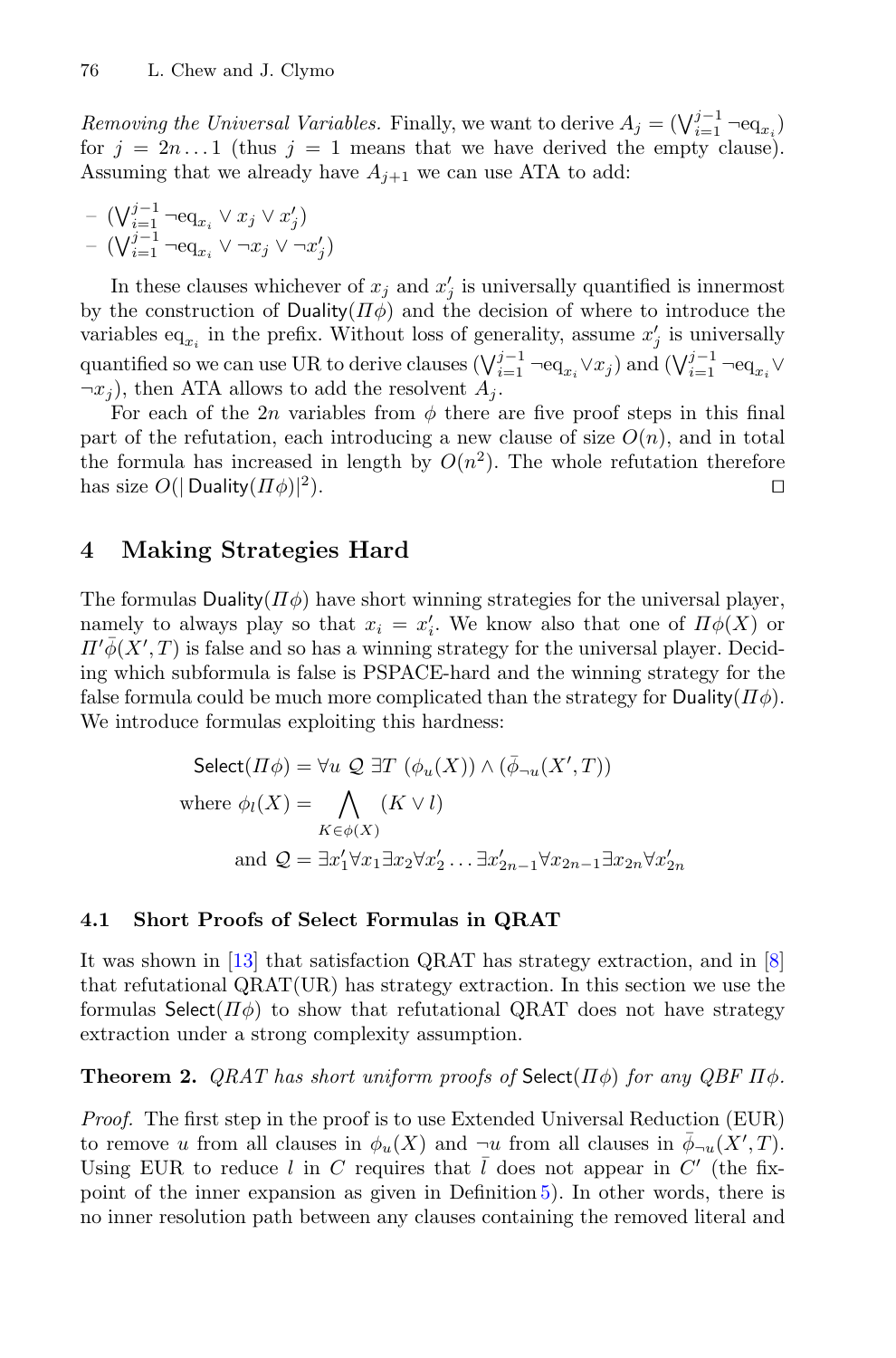its negation. We can only add literals to the inner expansion from clauses that share variables in common with the current inner expansion. However u and  $\neg u$ appear in sections of the formula that have no other variables in common. Hence we can always reduce u (and  $\neg u$ ) in Select( $\Pi \phi$ ).

Having performed these (polynomially many) EUR steps the formula is identical to Duality( $\Pi\phi$ ), which is uniformly refuted as in Theorem [1.](#page-9-0)

<span id="page-11-1"></span>**Corollary 1.** *Refutational QRAT does not have strategy extraction unless P = PSPACE.*

*Proof.* If QRAT has strategy extraction we can decide the truth of closed QBF in polynomial time – a PSPACE-complete problem.

Given a QBF  $\Pi \phi$ , with  $\Pi$  a prefix and  $\phi$  a propositional formula in the variables of  $\Pi$ , we create the formula Select( $\Pi\phi$ ) and then in polynomial time we can output the proofs as in Theorem [2.](#page-10-1) Then from the proof of  $\mathsf{Select}(H\phi)$  we can extract the strategy for  $u$ . Since  $u$  is outermost in the prefix, this strategy must be constant. If the strategy sets  $u = 0$  then all clauses in  $\bar{\phi}_{\neg u}(X', T)$  are immediately satisfied so we know that the rest of the extracted strategy is a strategy for  $\Pi\phi$ , showing that  $\Pi\phi$  is false. Similarly, if the strategy sets  $u=1$ then it must be the case that  $\bar{\phi}_{\neg u}(X',T)$  is false and so, by construction,  $\Pi\phi$  is true. Therefore we have a polynomial time decision procedure for an arbitrary QBF.

In fact, the full power of EUR is not required. QRAT(UR) is capable of refuting the formulas Duality( $\Pi\phi$ ), and the initial EUR step can be replaced by universal expansion of u, producing a formula equivalent to Duality( $\Pi \phi$ ) with renamed variables. Even QBF solvers whose underlying proof system uses universal reduction to handle universally quantified variables often employ a preprocessing stage that includes universal expansion. Our Select( $\Pi\phi$ ) formulas show that a single initial expansion step may be sufficient to prevent strategy extraction.

### <span id="page-11-0"></span>**5 Relation to Feasible Interpolation**

The results of the previous section indicate that expansion steps may prevent strategy extraction. However we have seen many proof systems and solvers that admit strategy extraction despite using universal expansion. It is clear that the other rules of the calculus play an important role on whether or not strategy extraction is admissible.

If we wish to guarantee strategy extraction in our proof systems and solvers, it may be important for future work to explore *sufficient* conditions for strategy extraction when using expansion. In this section we instead explore a *necessary* condition for strategy extraction.

In Corollary [1](#page-11-1) the necessary condition for strategy extraction in QRAT was that we needed efficient circuits that calculated the truth of  $\Pi\phi$  in order to have strategy extraction for Duality( $\Pi \phi$ ). We can think of a strategy for u acting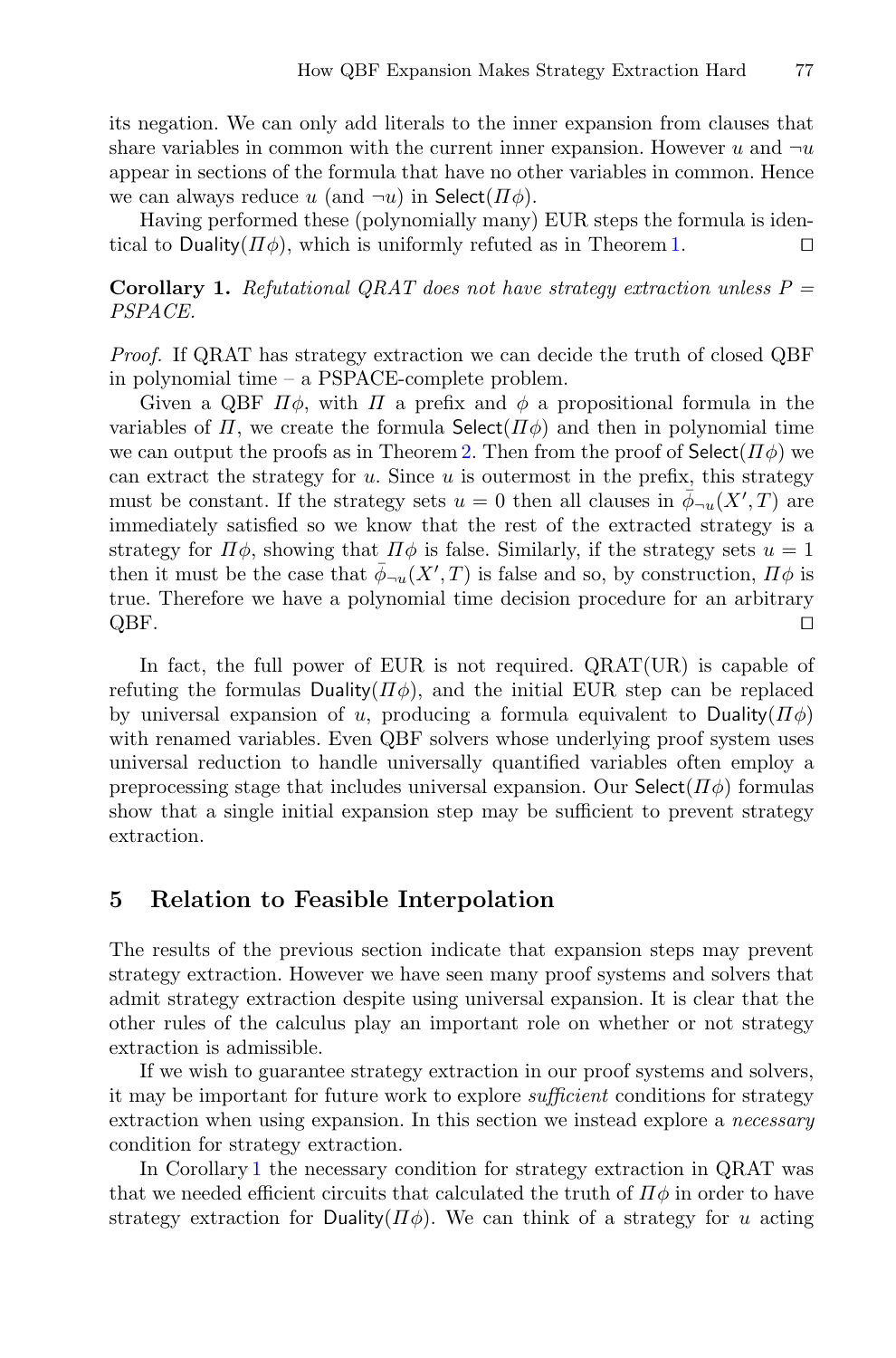as a circuit deciding between  $\Pi \phi$  and  $\neg(\Pi \phi)$ . In propositional logic the efficient extraction of these deciding circuits (known as interpolating circuits or interpolants) from a proof is a well studied technique known as feasible interpolation. In this section, we will use our lower bound technique to place necessary conditions for strategy extraction on a large class of QBF proof systems.

Given a true propositional implication  $A(P,Q) \to B(P,R)$  (or, equivalently, a false conjunction  $A(P,Q) \wedge \neg B(P,R)$  Craig's interpolation theorem [\[11](#page-15-13)], states that there is an interpolant  $C(P)$  in only the joint variables P. Feasible interpolation is a property of proof systems. A proof system has feasible interpolation [\[21](#page-16-5),[24\]](#page-16-6) if and only if there is a polynomial time procedure that takes a proof of  $A(P,Q) \to B(P,R)$  as an input and extracts an interpolating circuit  $C(P)$ .

In [\[5\]](#page-15-9) Beyersdorff et al. lifted a version of the feasible interpolation lower bound technique from propositional logic to QBF. In Sect. 5 of [\[5\]](#page-15-9) feasible interpolation was linked to strategy extraction by adding an extra universal variable with similarities to Sect. [4](#page-10-0) and how the Select formulas are created from the Duality formulas.

<span id="page-12-1"></span>**Theorem 3.** *Given any propositional refutation system* S*, if the refutational QBF proof system* S+ $\forall$ Exp<sub>0,1</sub> *has strategy extraction then* S *must have feasible interpolation.*[1](#page-12-0)

*Proof.* Suppose S+ $∀Exp_{0.1}$  has strategy extraction and we have an S-refutation  $\pi$  of  $A(P,Q) \wedge B(P,R)$  with  $P,Q,R$  disjoint sets of variables. We will show that we can find an interpolant in polynomial time.

We consider the following QBF

$$
\exists P \forall u \exists Q \exists R (A(P,Q) \lor u) \land (B(P,R) \lor \bar{u})
$$

We can refute this formula in  $S+\forall E \times p_{0,1}$  using  $\pi$ . Expansion gives us

$$
(A(P, Q^{0/u}) \vee 0) \wedge (B(P, R^{0/u}) \vee 1) \wedge (A(P, Q^{1/u}) \vee 1) \wedge (B(P, R^{1/u}) \vee 0)
$$

but this immediately simplifies to  $A(P, Q^{0/u}) \wedge B(P, R^{1/u})$ .

We can now refute this using  $\pi$  using  $Q^{0/u}$  variables instead of Q, and using  $R^{1/u}$  variables instead of R. The provision here is important for this as one could make S a pathological proof system that disallowed steps using variables named as in  $R^{0/u}$ , but allowed them named as in R.

We can then extract a strategy for  $u$  as a circuit in the variables  $P$ . However this circuit is also an interpolant for  $A(P,Q) \wedge B(P,R)$ .

In regards to making *sufficient* conditions for strategy extraction using feasible interpolation we can look at the results that have come before. We see that ∀Exp+Res has strategy extraction. This is done by a "round-based" strategy extraction. This technique gives a winning response for the universal player by

<span id="page-12-0"></span><sup>1</sup> Provided the refutations of S work independently of the variable names. This is usually the case but one could create a pathological proof proof system where annotated variables are treated differently to normal ones.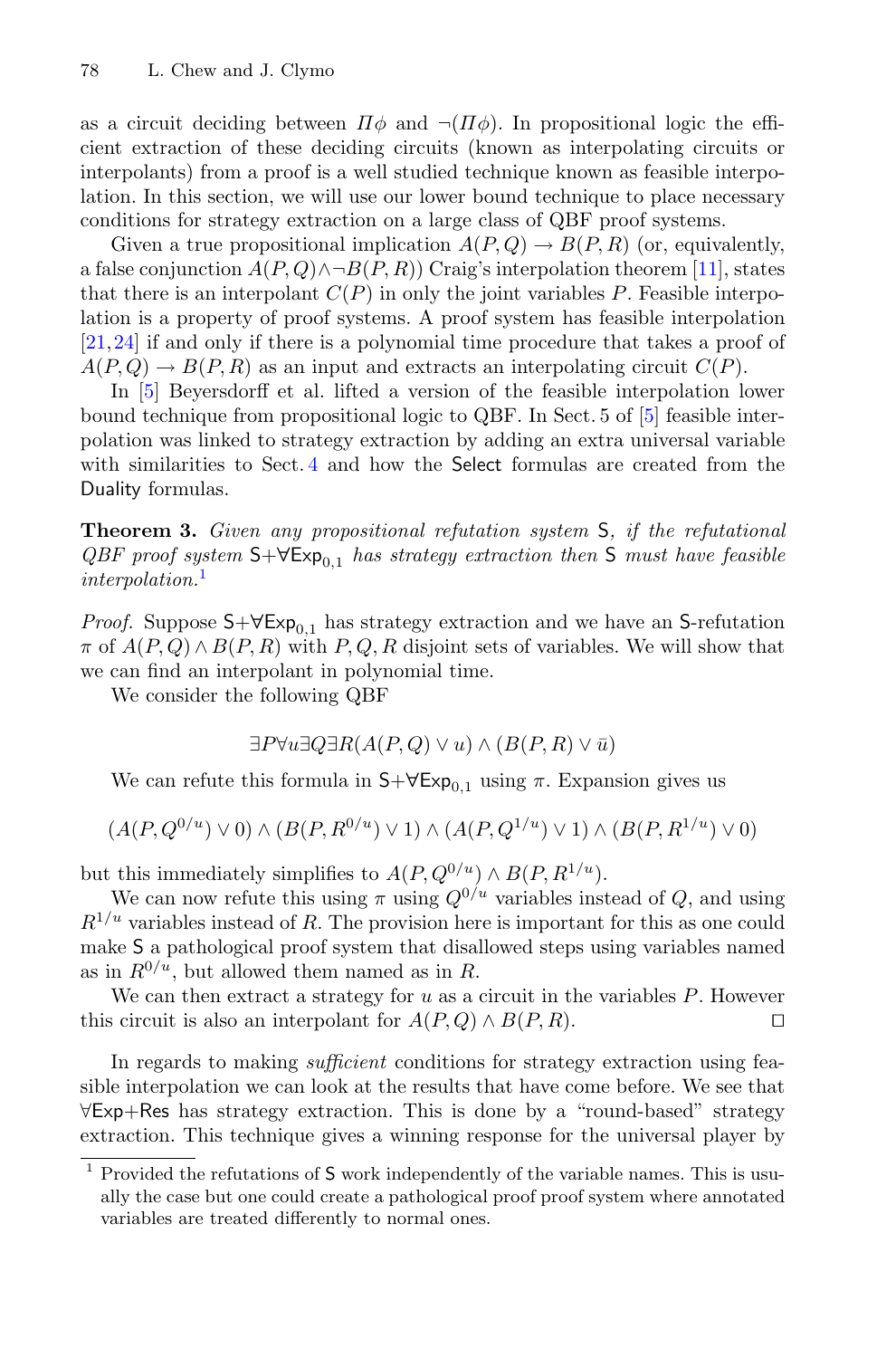taking the outermost block of existentially quantified variables and applying a restriction to the ∀Exp+Res proof on that block in correspondence to the existential player's moves. The universal player can then "read off", from the restricted proof, which universal assignment to the next block of variables is useful in the proof. The proof can be restricted by the universal assignment and we repeat until we end up with a complete set of universal responses and a falsified formula.

The "reading off" which clauses actually contribute to the proof is a weak form of feasible interpolation and so we can say we have strategy extraction for  $S+\forall E \times p_{0,1}$  whenever refutational proof system S satisfies two conditions. Note that because of Theorem [3](#page-12-1) feasible interpolation is implied by these two conditions (although this can be shown without Theorem [3\)](#page-12-1). The extraction technique is inspired by the one used in [\[12](#page-15-6)], instead here we use it for expansion systems.

#### Theorem 4. S+∀Exp<sub>0.1</sub> *has strategy extraction whenever:*

- <span id="page-13-0"></span>*1.* S *is closed under restriction, meaning that from a refutation* π*of* φ *one can extract in polynomial time an* S *refutation*  $\pi_{\epsilon}$  *of*  $\phi|_{\epsilon}$  *for any assignment*  $\epsilon$  *with*  $|\pi_{\epsilon}| \leq |\pi|$ .
- <span id="page-13-1"></span>2. From any refutation  $\rho_1$  in S of  $A(Q) \wedge B(R)$  where  $Q, R$  share no common *variables another refutation*  $\rho_2$  *of either*  $A(Q)$  *or*  $B(R)$  *can be extracted in polynomial time with*  $|\rho_2| \leq |\rho_1|$ *.*

Resolution would be an example of such a system with both properties. It is not possible to say for certain that any proof system lacks one or both of these properties without a separation of P and NP. The first property is fairly common, even in stronger systems, but we do not expect systems such as bounded-depth Frege to have the second property.

*Proof.* Suppose we have a closed prenex QBF  $\exists X \forall Y \Pi \phi$  where  $\Pi$  is a prefix in variables Z and  $\phi$  is a propositional matrix with variables in X,Y and Z. Now suppose we have an  $S+\forall E \times p_{0,1}$  refutation  $\pi$  of  $\exists X \forall Y \Pi \phi$ . This gives an S proof  $\pi'$  of subexp<sub>π</sub>( $\exists X \forall Y \Pi \phi$ ), a subset of the full expansion of  $\exists X \forall Y \Pi \phi$  using π.

We will show that under conditions [1](#page-13-0) and [2](#page-13-1) we have a polynomial time procedure that takes any assignment  $\epsilon$  to X and outputs a response  $\mu$  in Y and a  $\Pi\phi|_{\epsilon,\mu}$  refutation in S+ $\forall E \times p_{0,1}$ .

From  $\pi'$ , we can extract  $\pi'_{\epsilon}$  in polynomial time, using condition [1,](#page-13-0) which provides an S refutation of subexp<sub>π</sub> $(\exists X \forall Y \Pi \phi)|_{\epsilon}$ . For  $D \in \phi$  we have that  $C =$  $D|_{\epsilon}$  is in  $\phi|_{\epsilon}$ , so every conjunct  $D^{\tau}|_{\epsilon}$  of subexp $_{\tau}(\exists X \forall Y \Pi \phi)|_{\epsilon}$  is also an axiom  $C^{\tau}$  of  $\forall Y \Pi \phi |_{\epsilon}$ . Therefore,  $\pi'_{\epsilon}$  becomes an  $S + \forall E \times p_{0,1}$  refutation  $\pi_{\epsilon}$  of  $\forall Y \Pi \phi |_{\epsilon}$ .

Now we find the universal response in universal variables  $Y$ . We separate  $Y = \{y_1 \dots y_m\}$  and we can start with a response c to  $y_1$  and then find an  $S+\forall E \times p_{0,1}$  refutation of  $\forall y_2 \ldots y_m \Pi \phi |_{\epsilon,c/y_1}$ . We make sure the proofs do not increase in size. Then we can repeat this for each variable in  $Y$  in turn.

Suppose we have an  $S+\forall E \times p_{0,1}$  refutation  $\pi_i$  of the QBF  $\forall y_i \dots y_m \Pi \phi |_{\epsilon,\mu_i}$ , where  $\mu_i$  1  $\leq i \leq m$  is a Boolean assignment to variables  $\{y_1, \ldots, y_{i-1}\}$ . The variables of subexp<sub> $\pi_i$ </sub> ( $\forall y_i \dots y_m \Pi \phi |_{\epsilon,\mu_i}$ ) can be partitioned into  $Z_{0/y_i} = \{z^{\alpha} \mid z \in I\}$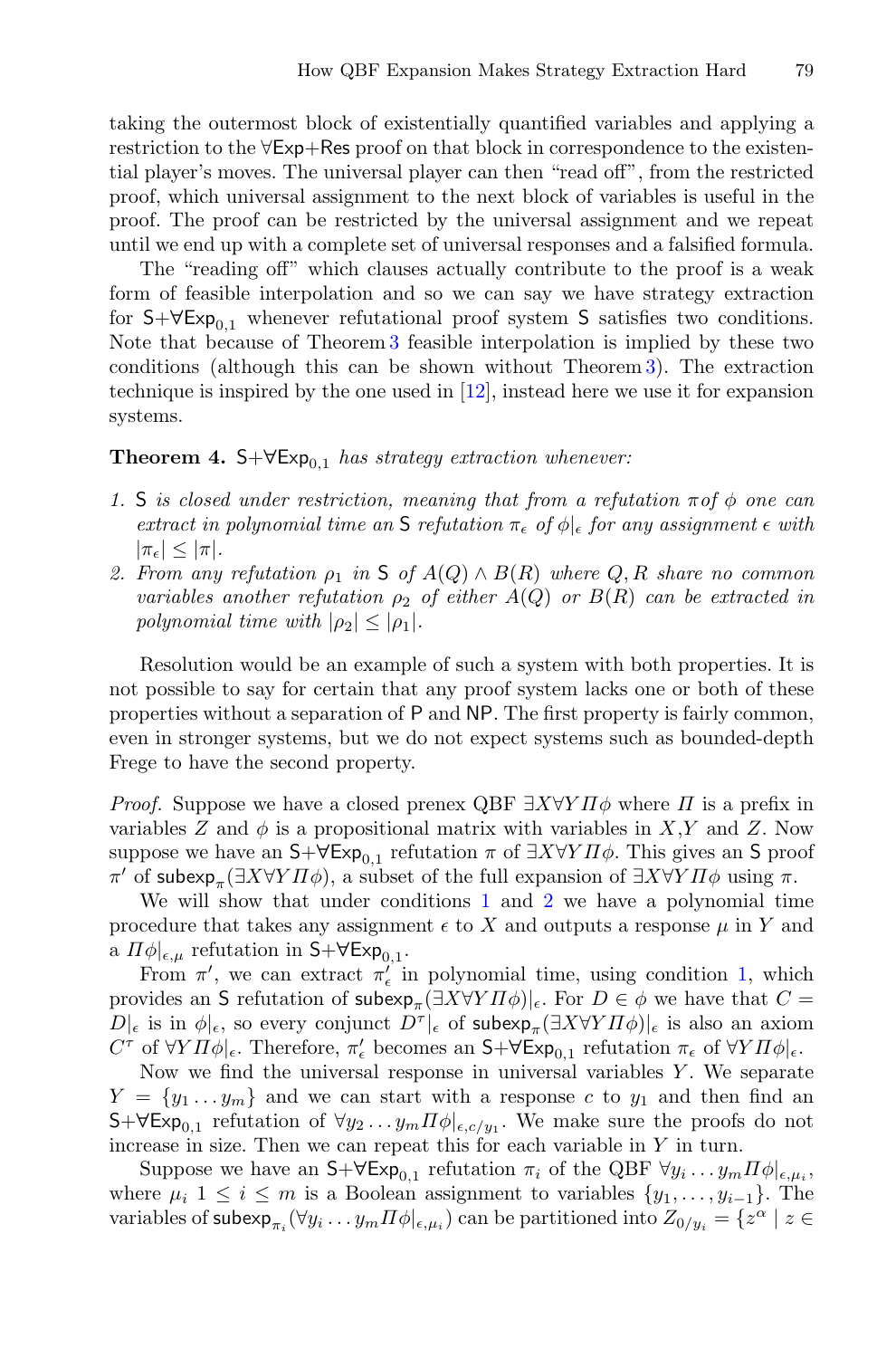$Z, \alpha(y_i)=0$ } and  $Z_{1/y_i} = \{z^{\alpha} \mid z \in Z, \alpha(y_i)=1\}$ . This completely partitions the variables because  $y_i$  is leftmost in the prefix.

Conjunct  $C \in \text{subexp}_{\pi_i}(\Pi \phi)|_{\epsilon,\mu_i}$  cannot mix variables  $Z_{0/u_i}$  and  $Z_{1/u_i}$  since the axiom rule in Definition [1](#page-5-0) substitutes one or the other everywhere in the conjunct. Therefore subexp<sub>πi</sub> ( $\forall y_i \dots y_m \Pi \phi |_{\epsilon,\mu_i}$ ) can be written as  $A(Z_{0/u_i}) \wedge$  $B(Z_{1/y_i})$  with S refutation  $\pi'_i$  (based on the S+ $\forall E \times p_{0,1}$  refutation  $\pi_i$ ).

We define a new partial assignment  $\mu_{i+1}$ , which is defined as  $\mu_{i+1}(y_i)$  =  $\mu_i(y_j)$  for  $1 \leq j \leq i$ . Now we can use condition [2](#page-13-1) to extract from  $\pi'_i$  an S refutation  $\pi'_{i+1}$  of either  $A(Z_{0/y_i})$  or  $B(Z_{1/y_i})$  in polynomial time. If it is  $A(Z_{0/y_i})$ then we let  $\mu_{i+1}(y_i) = 0$  and if it is  $B(Z_{1/y_i})$  then we let  $\mu_{i+1}(y_i) = 1$ .  $\pi'_{i+1}$  can be used as part of an  $S+\forall E \times p_{0,1}$  refutation  $\pi_{i+1}$  of  $\forall y_{i+1} \dots y_m \Pi \phi |_{\epsilon,\mu_{i+1}}$  as subexp<sub> $\pi_{i+1}$ </sub> ( $\forall y_{i+1}$ ...  $y_m \Pi \phi |_{\epsilon,\mu_{i+1}}$ ) is equal to  $A(Z_{0/y_i})$  or  $B(Z_{1/y_i})$ . Condition [2](#page-13-1) guarantees  $|\pi'_{i+1}| \leq |\pi'_{i}|$  so  $|\pi_{i+1}| \leq |\pi_{i}|$  as well.

Once we get to  $\mu_m$  we have a complete assignment to Y and a guarantee that the remaining QBF game on  $\Pi \phi |_{\epsilon,\mu_m}$  is false by the  $\mathsf{S}+\forall \mathsf{Exp}_{0,1}$  refutation  $\pi_m$ , with  $|\pi_m| \leq |\pi|$ .

We can repeat this procedure for every universal block and we end up with the false proposition  $\perp$  and since our proofs are non-increasing in size in each step we guarantee this can be done in a polynomial time procedure step we guarantee this can be done in a polynomial time procedure.

# **6 Conclusion**

We have answered an open question in QBF proof complexity by showing that refutational QRAT does not have strategy extraction, and have introduced a family of QBFs witnessing this fact. We have also formalised one condition for strategy extraction to be present in QBF proof systems using universal expansion. This adds to an existing awareness of the trade-off between strength of QBF proof systems and the ability to offer explanation via winning strategies [\[4\]](#page-15-1).

In current QBF solvers that use inference from propositional SAT solvers implementing CDCL the propositional inference used is Resolution and the feasible interpolation property applies. As such it may be possible (as it is indeed possible in ∀Exp+Res) to have both expansion solving and strategy extraction together. There is also hope that, because the Cutting Planes proof system [\[10](#page-15-14)] has feasible interpolation [\[24\]](#page-16-6), strategy extraction may still be compatible with QBF expansion if we were to use pseudo-Boolean solvers as a propositional component in QBF solvers.

However, if SAT solvers are developed with more power than both Resolution and Cutting Planes, then the problem of having both strategy extraction and expansion in QBF solvers becomes more serious. Extended Resolution is strong enough to cause these issues  $[22]$  $[22]$ , but there is a degree of non determinism required in choosing the correct extension variables in practice. In the case of our Select and Duality formulas this task would be to find the eq extension variables, despite the fact we are linearly increasing the number of variables this way and increasing the search space for the solver.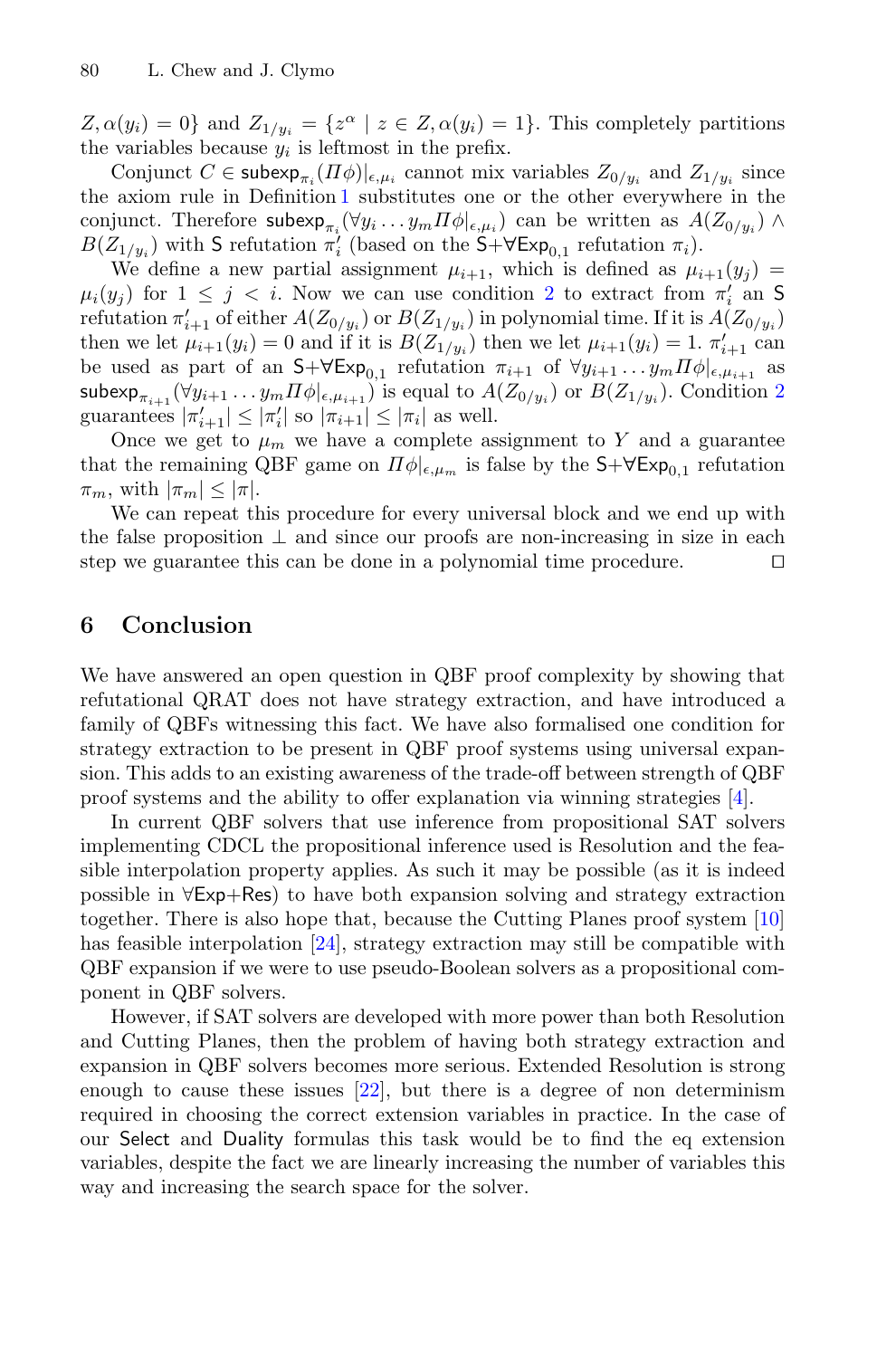# **References**

- <span id="page-15-3"></span>1. Balabanov, V., Jiang, J.-H.R.: Resolution proofs and skolem functions in QBF evaluation and applications. In: Gopalakrishnan, G., Qadeer, S. (eds.) CAV 2011. LNCS, vol. 6806, pp. 149–164. Springer, Heidelberg (2011). [https://doi.org/10.](https://doi.org/10.1007/978-3-642-22110-1_12) [1007/978-3-642-22110-1](https://doi.org/10.1007/978-3-642-22110-1_12) 12
- <span id="page-15-4"></span>2. Beyersdorff, O., Bonacina, I., Chew, L.: Lower bounds: from circuits to QBF proof systems. In: Proceedings of the ACM Conference on Innovations in Theoretical Computer Science (ITCS 2016), pp. 249–260. ACM (2016)
- <span id="page-15-2"></span>3. Beyersdorff, O., Chew, L., Clymo, J., Mahajan, M.: Short proofs in QBF expansion. In: Janota, M., Lynce, I. (eds.) SAT 2019. LNCS, vol. 11628, pp. 19–35. Springer, Cham (2019). [https://doi.org/10.1007/978-3-030-24258-9](https://doi.org/10.1007/978-3-030-24258-9_2) 2
- <span id="page-15-1"></span>4. Beyersdorff, O., Chew, L., Janota, M.: Proof complexity of resolution-based QBF calculi. In: Proceedings of the Symposium on Theoretical Aspects of Computer Science, pp. 76–89. LIPIcs series (2015)
- <span id="page-15-9"></span>5. Beyersdorff, O., Chew, L., Mahajan, M., Shukla, A.: Feasible interpolation for QBF resolution calculi. Logical Methods Comput. Sci. **13**(2) (2017). [https://doi.org/10.](https://doi.org/10.23638/LMCS-13(2:7)2017) [23638/LMCS-13\(2:7\)2017.](https://doi.org/10.23638/LMCS-13(2:7)2017) <https://lmcs.episciences.org/3702>
- <span id="page-15-12"></span>6. Beyersdorff, O., Chew, L., Mahajan, M., Shukla, A.: Understanding cutting planes for QBFs. Inf. Comput. **262**, 141–161 (2018). [https://doi.org/10.1016/j.ic.2018.08.](https://doi.org/10.1016/j.ic.2018.08.002) [002.](https://doi.org/10.1016/j.ic.2018.08.002) <http://www.sciencedirect.com/science/article/pii/S0890540118301184>
- <span id="page-15-5"></span>7. Beyersdorff, O., Hinde, L., Pich, J.: Reasons for hardness in QBF proof systems. In: Electronic Colloquium on Computational Complexity (ECCC) 24, Report no. 44 (2017). <https://eccc.weizmann.ac.il/report/2017/044>
- <span id="page-15-8"></span>8. Chew, L., Clymo, J.: The equivalences of refutational QRAT. In: Janota, M., Lynce, I. (eds.) SAT 2019. LNCS, vol. 11628, pp. 100–116. Springer, Cham (2019). [https://](https://doi.org/10.1007/978-3-030-24258-9_7) [doi.org/10.1007/978-3-030-24258-9](https://doi.org/10.1007/978-3-030-24258-9_7) 7
- <span id="page-15-10"></span>9. Cook, S.A., Reckhow, R.A.: The relative efficiency of propositional proof systems. J. Symb. Logic **44**(1), 36–50 (1979)
- <span id="page-15-14"></span>10. Cook, W.J., Coullard, C.R., Turán, G.: On the complexity of cutting-plane proofs. Discret. Appl. Math. **18**(1), 25–38 (1987)
- <span id="page-15-13"></span>11. Craig, W.: Three uses of the Herbrand-Gentzen theorem in relating model theory and proof theory. J. Symb. Logic **22**(3), 269–285 (1957)
- <span id="page-15-6"></span>12. Goultiaeva, A., Van Gelder, A., Bacchus, F.: A uniform approach for generating proofs and strategies for both true and false QBF formulas. In: Walsh, T. (ed.) International Joint Conference on Artificial Intelligence IJCAI, pp. 546–553. IJCAI/AAAI (2011)
- <span id="page-15-7"></span>13. Heule, M., Seidl, M., Biere, A.: Efficient extraction of Skolem functions from QRAT proofs. In: Formal Methods in Computer-Aided Design, FMCAD 2014, Lausanne, Switzerland, 21–24 October 2014, pp. 107–114 (2014). [https://doi.org/10.1109/](https://doi.org/10.1109/FMCAD.2014.6987602) [FMCAD.2014.6987602](https://doi.org/10.1109/FMCAD.2014.6987602)
- <span id="page-15-0"></span>14. Heule, M.J.H., Seidl, M., Biere, A.: A unified proof system for QBF preprocessing. In: Demri, S., Kapur, D., Weidenbach, C. (eds.) IJCAR 2014. LNCS (LNAI), vol. 8562, pp. 91–106. Springer, Cham (2014). [https://doi.org/10.1007/978-3-319-](https://doi.org/10.1007/978-3-319-08587-6_7) [08587-6](https://doi.org/10.1007/978-3-319-08587-6_7)<sub>-7</sub>
- <span id="page-15-11"></span>15. Janota, M., Klieber, W., Marques-Silva, J., Clarke, E.: Solving QBF with counterexample guided refinement. In: Cimatti, A., Sebastiani, R. (eds.) SAT 2012. LNCS, vol. 7317, pp. 114–128. Springer, Heidelberg (2012). [https://doi.org/10.](https://doi.org/10.1007/978-3-642-31612-8_10) [1007/978-3-642-31612-8](https://doi.org/10.1007/978-3-642-31612-8_10) 10